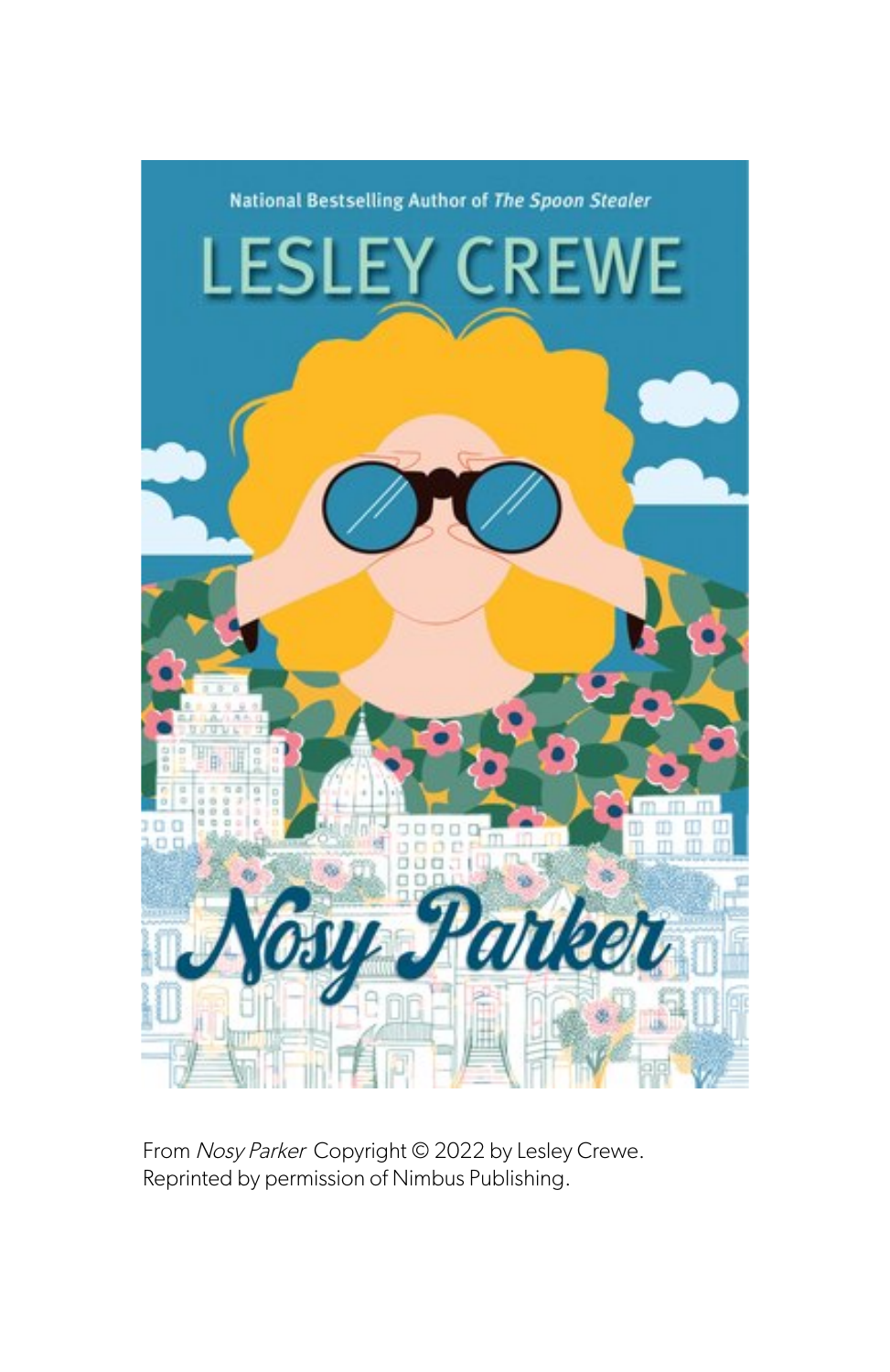Praise for **Lesley Crewe** 

## *The Spoon Stealer*

*Globe & Mail* bestseller; Canada Reads 2022 longlist

"I loved *The Spoon Stealer* so much, for so many reasons.…I laughed, I cried through scenes both charming and horrifying, and I was emotionally attached to every character. Like with every one of Ms. Crewe's books, each scene and character was expertly crafted, and I was left wishing the story would never end. An absolutely wonderful, heartfelt story of family and redemption, forgiveness and love." –Genevieve Graham, bestselling author of *The Forgotten Home Child*

"Lesley Crewe artfully threads history and humour through this touching story of family, friendship, and the preciousness of memories. With its indomitable spirit, down-to-earth wisdom, and a dash of gutsy sass, *The Spoon Stealer* might just steal your heart." –Amy Spurway, award-winning author of *Crow*

#### *Mary, Mary*

Leacock Memorial Medal for Humour longlist

"A funny and charming story of a dysfunctional Cape Breton family, and the irony of the "white sheep" who stands out like a sore thumb." –Atlantic Books Today

# *Amazing Grace*

National bestseller

"A fast-paced novel written in Crewe's breezy, chatty style. [She] has a gift for creating delightful characters."

–Halifax Chronicle Herald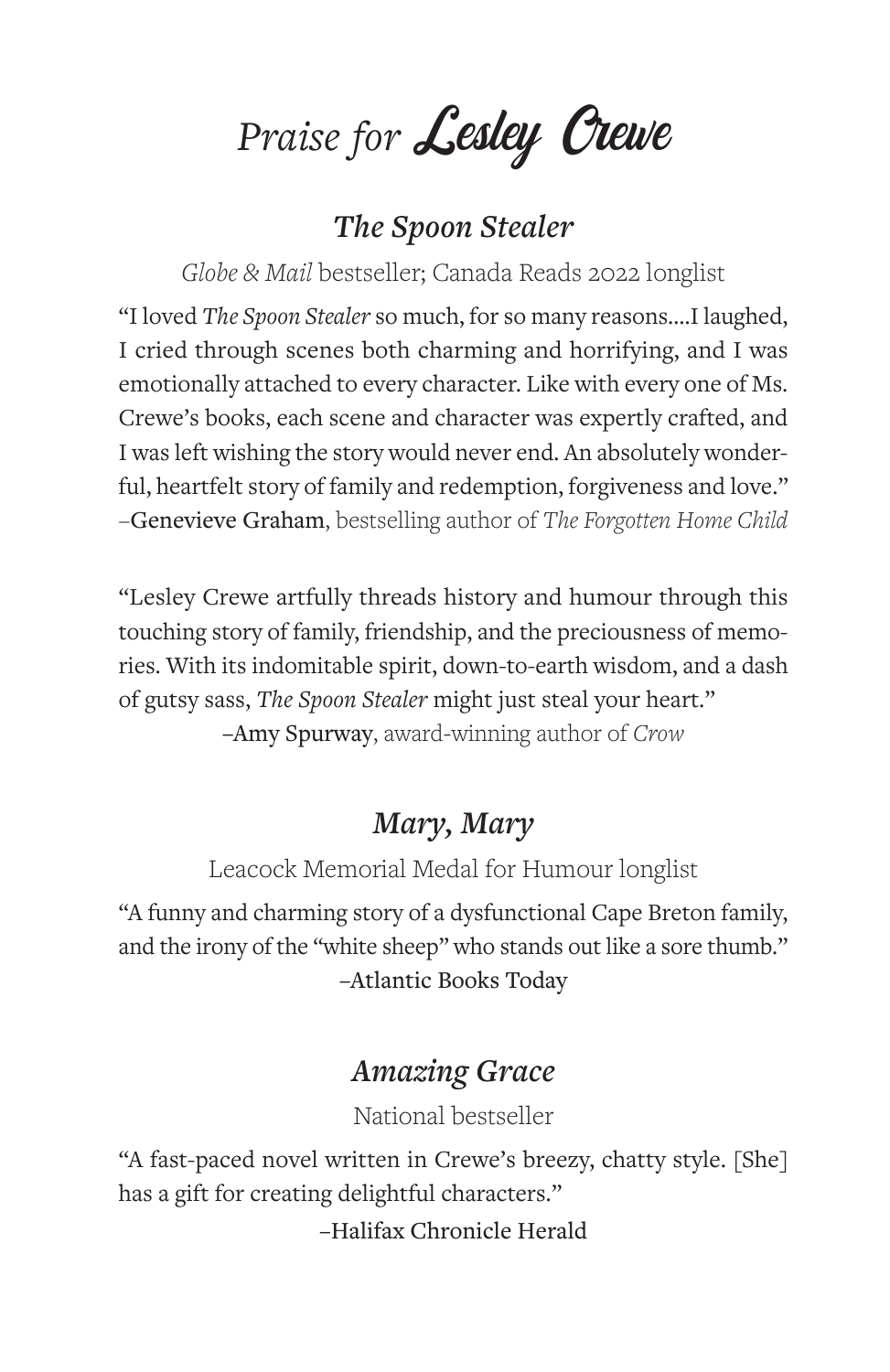Text Copyright © 2022, Lesley Crewe

All rights reserved. No part of this book may be reproduced, stored in a retrieval system or transmitted in any form or by any means without the prior written permission from the publisher, or, in the case of photocopying or other reprographic copying, permission from Access Copyright, 1 Yonge Street, Suite 1900, Toronto, Ontario M5E 1E5.

Vagrant Press is an imprint of Nimbus Publishing Limited 3660 Strawberry Hill St, Halifax, NS, B3K 5A9 (902) 455-4286 nimbus.ca

Printed and bound in Canada

Editor: Penelope Jackson Editor for the press: Whitney Moran Cover design: Heather Bryan **NB1600** 

*This is a work of fiction. While certain characters are inspired by persons no longer living, and certain events by events which may have happened, the story is a work of the imagination not to be taken as a literal or documentary representation of its subject.* 

Library and Archives Canada Cataloguing in Publication

Title: Nosy Parker / Lesley Crewe. Names: Crewe, Lesley, 1955- author. Identifiers: Canadiana (print) 20210380616 | Canadiana (ebook) 20210380624 ISBN 9781774710425 (softcover) | ISBN 9781774710784 (EPUB) Classification: LCC PS8605.R48 N67 2022 | DDC C813/.6—dc23

# Canadä<sup>r</sup>





Nimbus Publishing acknowledges the financial support for its publishing activities from the Government of Canada, the Canada Council for the Arts, and from the Province of Nova Scotia. We are pleased to work in partnership with the Province of Nova Scotia to develop and promote our creative industries for the benefit of all Nova Scotians.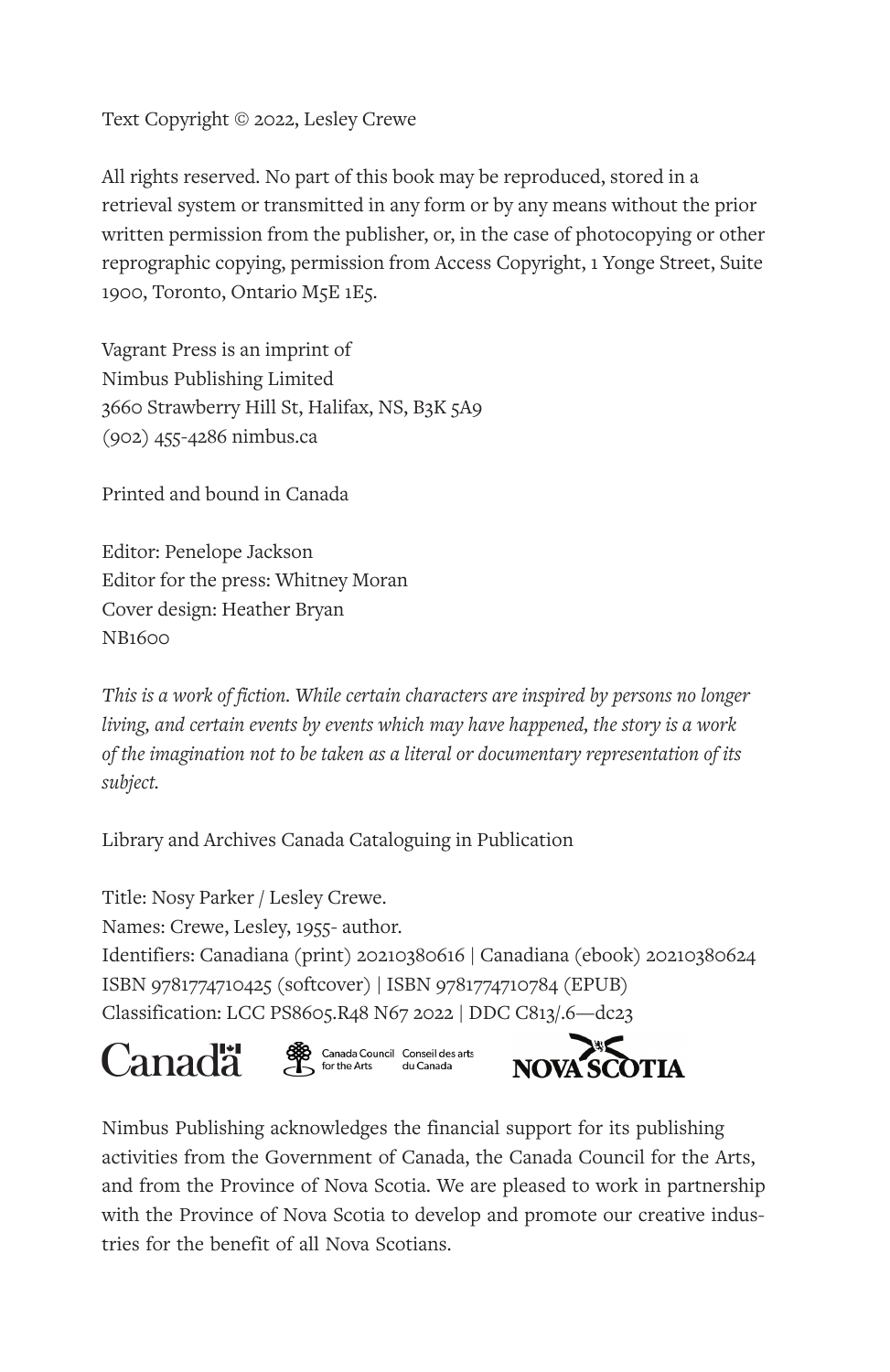Nosy Parker

# **LESLEY CREWE**

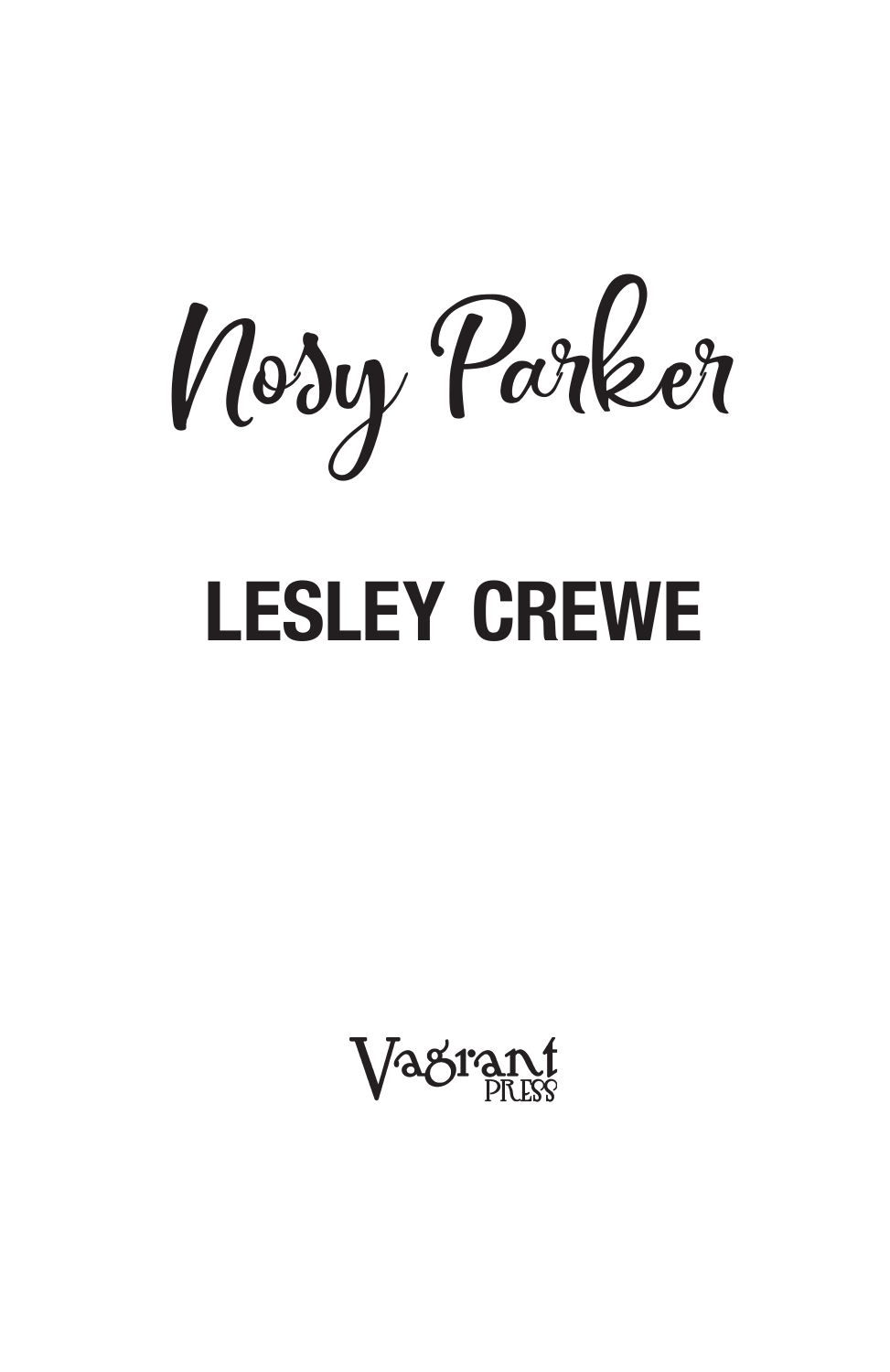*A love letter to my dad, John Brown The real writer in the family*

 $\overline{\phantom{0}}$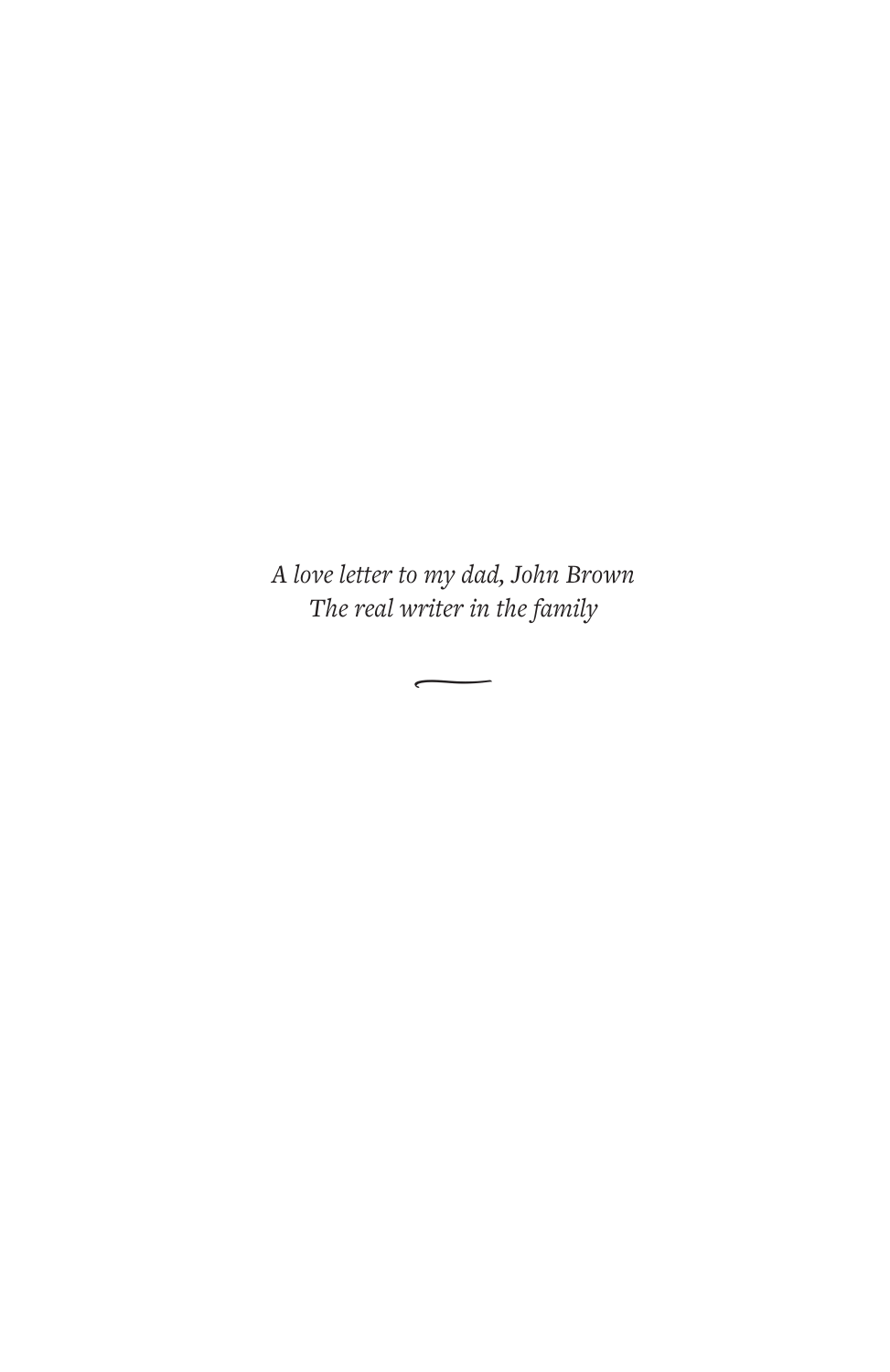# Chapter One

The know that old fella across the street with one leg is a murderer.

 $\perp$  He's come home in the middle of the night, and it's pouring rain so hard that it's bouncing off the pavement. A taxi pulled up, dropped him off, and whished away. He limped up the front stoop with his crutch and is leaning on the railing, wearing a trench coat and a fedora pulled down over his eyes. The kind hitmen wear when they lurk in dark alleys. Now he's lighting a cigarette. The red glow resembles a miniature dinosaur eye.

He's brooding about the execution. How else could he have done it? He needed that cab. One-legged men can't drive cars.

He disappears into his duplex and I wait, but the indoor lights never come on. His windows are always dark. Who doesn't turn on a light?

Assassins.

I'm so busy ruminating about how he might bump me off one night that I don't hear Dad's typewriter stop clacking.

"Audrey Rosemary Parker. What are you doing behind the living room curtains?"

"I'm not here."

"The curtains are sheer. I can see you."

"You're dreaming."

"Christ almighty. Get to bed."

It's my policy to always wait for my father to curse before I obey him. His list of swear words are in my notebook, but so far, I haven't had to write down the big enchilada. Dad thinks I've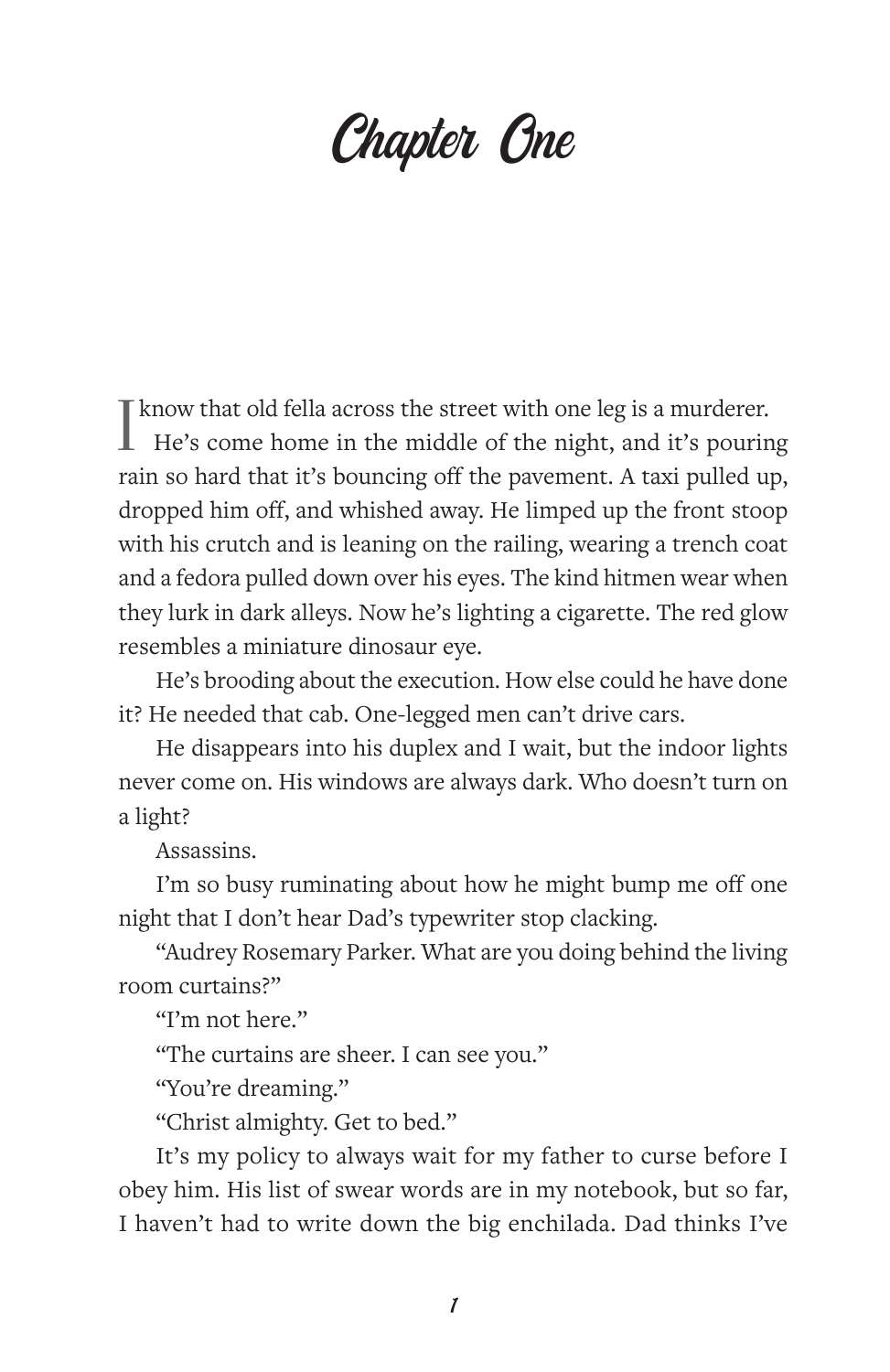never heard this word, and that he's being a proper parent by never saying it out loud. But the day we moved in, the first thing the kid next door said to me was "Fuckin' Anglais." Welcome to the neighbourhood.

I shuffle across the living room rug and take baby steps down the hall.

"Go to the bathroom."

"Meet me in my room with a glass of Pepsi."

He growls. A low rumbling in his throat. He does that a lot.

My very small bedroom is off the kitchen, and this arrangement suits me just fine. The window faces the back alley and I can peer into the rear windows of the houses one street over. It's just a matter of pulling up a chair to spy on the people who live there, and the kitchen is close enough that I can make a peanut butter sandwich and eat it while holding my mother's opera glasses up to my eyes. Dad doesn't know I found them.

I get into bed and lean against the pillows until Dad comes in and sits beside me, handing me a glass with two inches of Pepsi in it.

"You look tired," I say. His black, square-framed glasses are shoved up on the top of his wavy grey hair, which always happens when I interrupt him at his desk. "Were you writing something important?"

"The Ultimate Society,' what else."

"You've been writing that book since I was born."

"Audrey, you've got to sleep at night."

"So do you." I drink the Pepsi in one gulp. "Thank you."

"Aunt Maureen would now tell you to brush your teeth."

"Can't. Have to sleep. Goodnight, Daddio." I throw the covers over my head.

"Goodnight, Nosy." Dad gets up and pats the blanket but misses my body.

"Hey. I'm not nosy. I'm inquisitive."

"Do you have my thesaurus, by any chance?"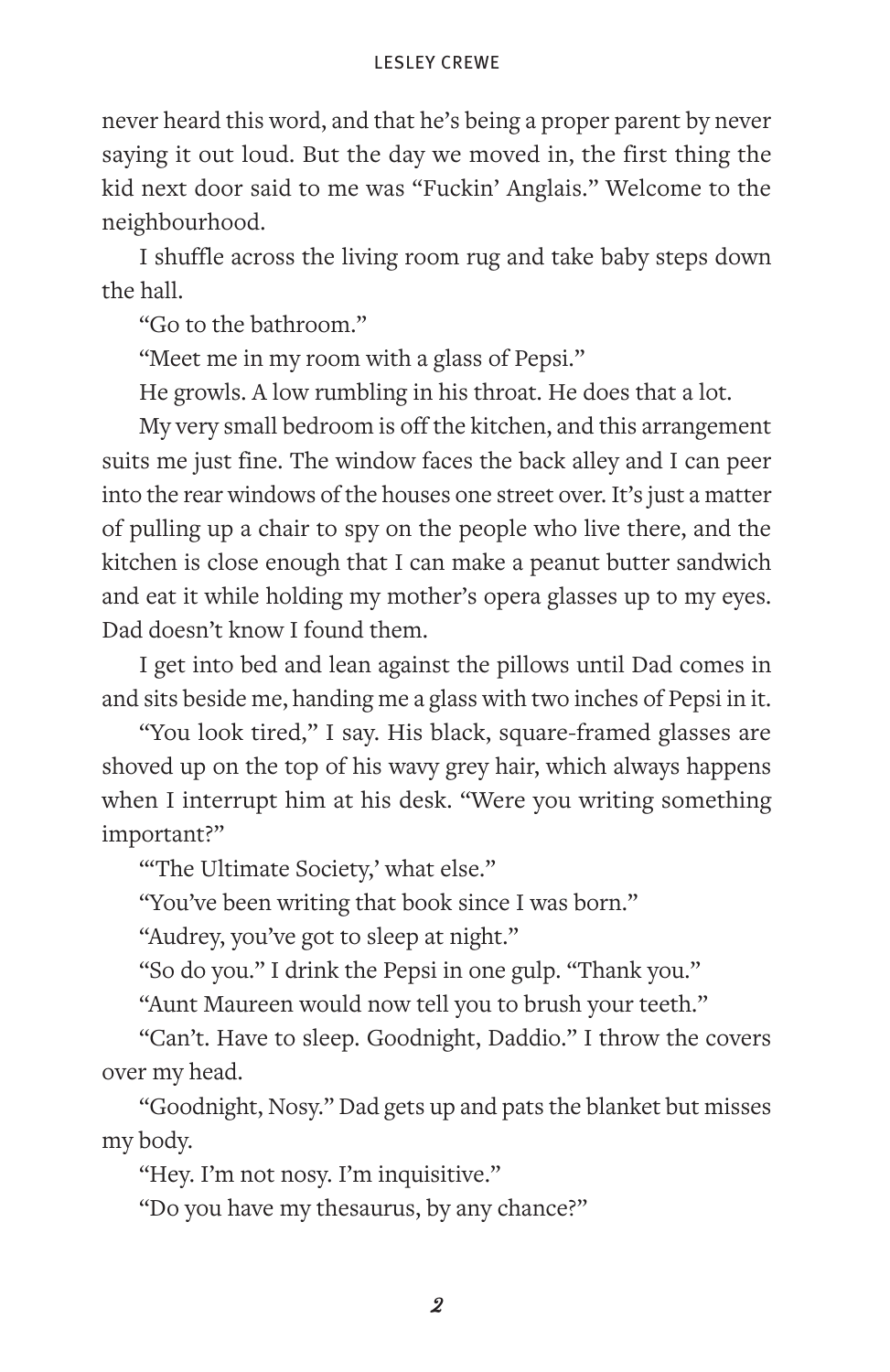$\overline{\phantom{0}}$ 

My hand reaches out from underneath the sheets to give it to him. "Thanks."

It's dawning on me that my father is ancient. Prehistoric. In his dotage. I'm twelve and he's fifty-five. Sometimes I tell people he's my grandfather just to keep them from asking questions. Because he tends to act like an old man. He doesn't have the time or the patience for anything he's not interested in. So aside from writing, philosophy and history books, great literature, classical music, playing the piano, MGs, pipes, alcohol, and good food, he couldn't care less.

We moved into this downstairs stone-clad duplex in NDG because Dad got fed up with his sister Maureen constantly nagging him: "An apartment is no place to raise a child."

Hey, I liked our apartment. The superintendent kept a big turtle in the tropical water fountain in the lobby. The palm trees were fake, but the turtle didn't care. He lived for lettuce. And a garbage chute is the most exciting thing in the world. But the best day of my life was when the super sat outside the front doors and wouldn't let kids come into the building on Halloween night. There were only a few kids who lived in the complex, so we zoomed up and down on the elevator, knocking on every apartment door. The folks were very happy to see us, and most of them ended up dumping everything in our bags. At one point I ran back to our apartment to get a pillowcase.

Ideally, Maureen would have liked Dad to buy a house, but you can only push a stubborn old goat so far.

We turned the key to our new home on April 28, the day Expo 67 opened to the world, which wasn't great planning on our part, since the city of Montreal was a zoo. The traffic was hideous, with everyone and their out-of-town relatives trying to be the first ones through the gates.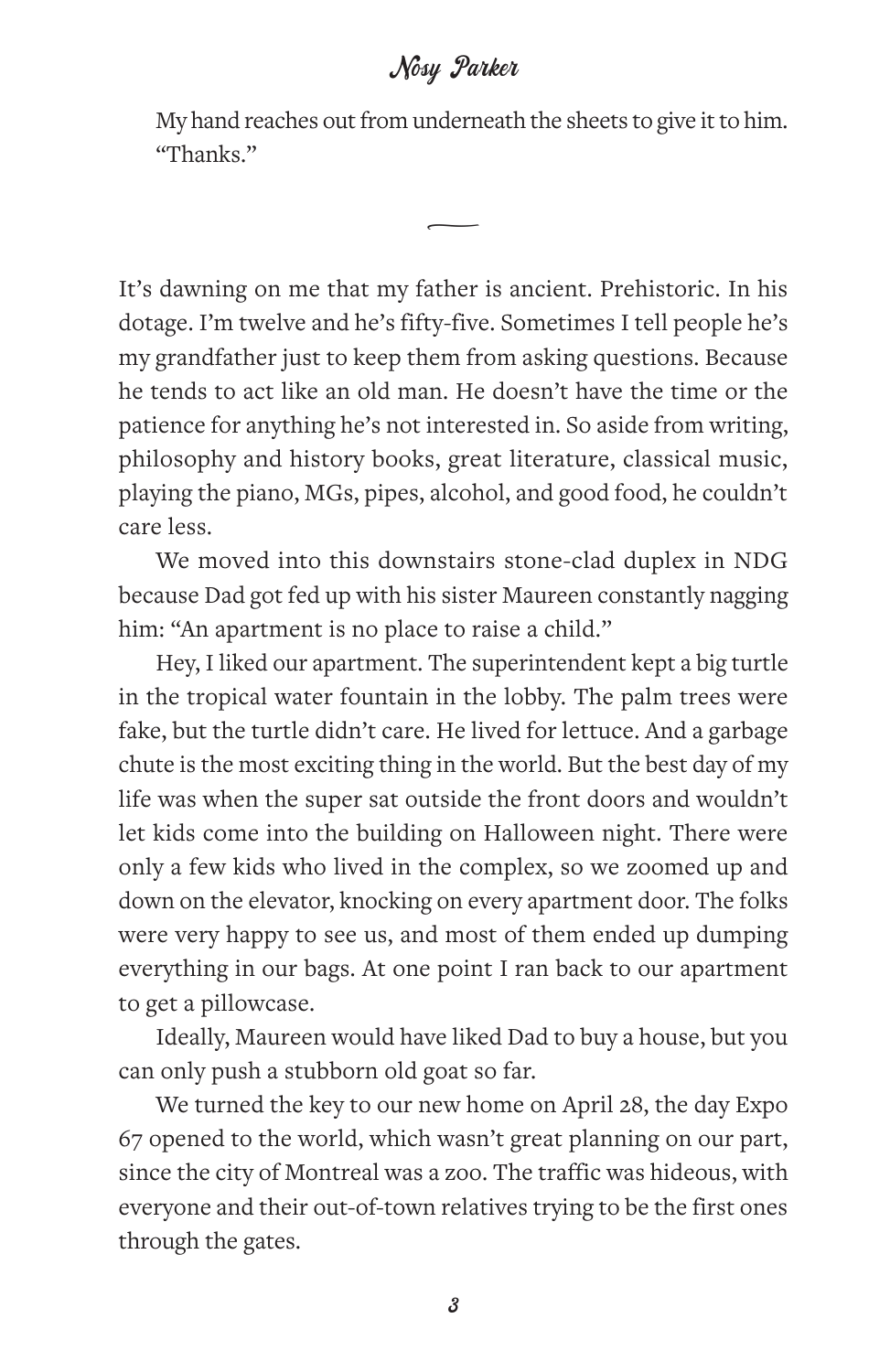It's now the first of June, and Dad still hasn't gotten around to taking me to this amazing world's fair. Something else Aunt Maureen mentioned just the other day.

"If it bothers you so much, Maureen, then please feel free to take her yourself."

"Into a crowd of tens of thousands of people? Are you nuts?" She glances at me and flicks her cigarette ash in the kitchen sink. "This child is a jackrabbit. She'll take off and I'll never find her again. I'm not having that on my conscience."

My aunt has never gotten over the time she took me shopping downtown at Ogilvy's and thought she lost me for an entire hour. I had her under surveillance the whole time from my hiding place. She was so distraught, she approached a security guard and babbled incoherently about losing her baby girl.

"Don't worry, madam. We'll find her. What does she look like?" "A real mess! Unbrushed hair, dirty, freckled face…"

The guard gave her a confused look. "How big is she?"

Maureen held her hand over her head.

"So, not a toddler?"

"No! She's ten, tall and gangly. Looks like a crane fly. I'll kill her when I find her."

When they eventually spotted me, I was crouched down in the middle of a circular rack of women's sweater sets. Maureen grabbed my arm and pulled me out, dragging me through the store, absolutely mortified.

"Why on earth did you embarrass me like that?"

"I was tailing a shoplifter. I would've had the evidence, too, if you hadn't shown up."

"Not one word to your father, do you hear me?"

Aunt Maureen is too bossy. Domineering. Overbearing. And really stubby. Her husband died recently out on his lawn chair in their backyard. They'd had an argument and Aunt Maureen thought he was just stubbornly sitting out there ignoring her. Finally, at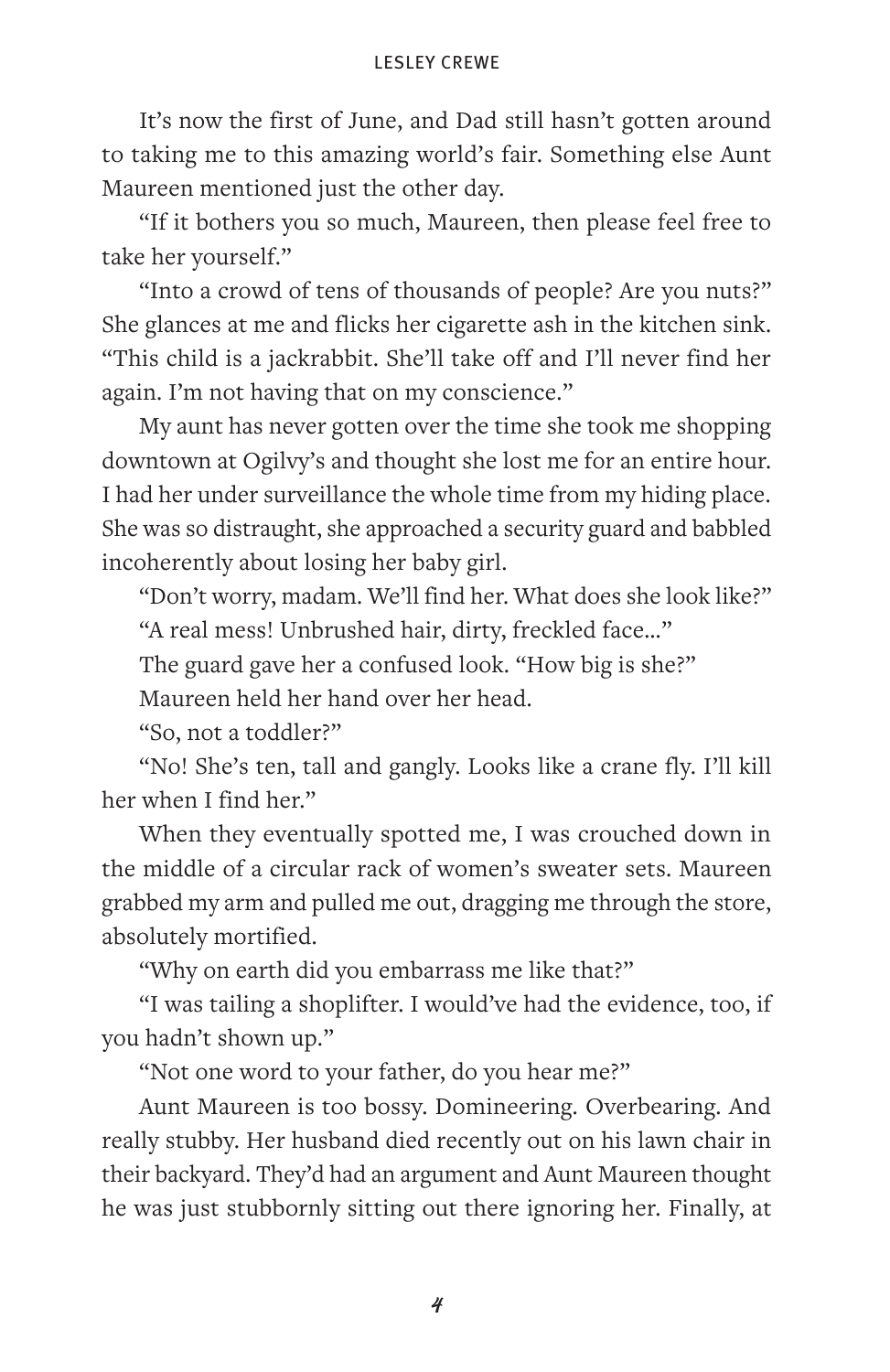dusk, she marched over to him to tell him to knock it off. She shoved the back of his shoulder and he fell right over and hit the ground.

Her two sons came home for the funeral and then left again. They live in Toronto.

The next morning I'm pouring Cap'n Crunch into our bowls for breakfast when the doorbell rings. I hear "Shit!" from the bathroom.

"I told you not to move so close to her."

The front door opens. "Only me."

Dad walks into the hallway in his work trousers and sleeveless undershirt, wiping a few spots of shaving cream off his face with a hand towel. "Maureen, why are you here at the crack of dawn?"

She waves a cigarette and limps past him. "Nothing else to do." "What happened to you?"

"Tripped over Jerry's damn cat. I should've buried the bloody animal with him."

She sits at our green Formica kitchen table, pulling a glass ashtray closer to her. "Hello, you."

I plunk both bowls of cereal on the table. "Hey, Moo. Want some?"

She shakes her head. "You should be eating thick porridge with lots of brown sugar and cream. You need to fatten up."

I go to the fridge, take out chocolate milk, and pour it over our cereal. Dad sits down with his newspaper and starts eating.

Aunt Maureen stares. "Is that what I think it is?"

Nodding, I take a big spoonful and Cap'n Crunch away. "Mm-hmm."

"You let her eat cereal with chocolate milk?"

"Mm-hmm," Dad replies, still looking at the headlines.

Aunt Maureen takes a long drag off her cigarette and blows the smoke straight up over the table. "Now I've seen everything. I better move in here and take charge."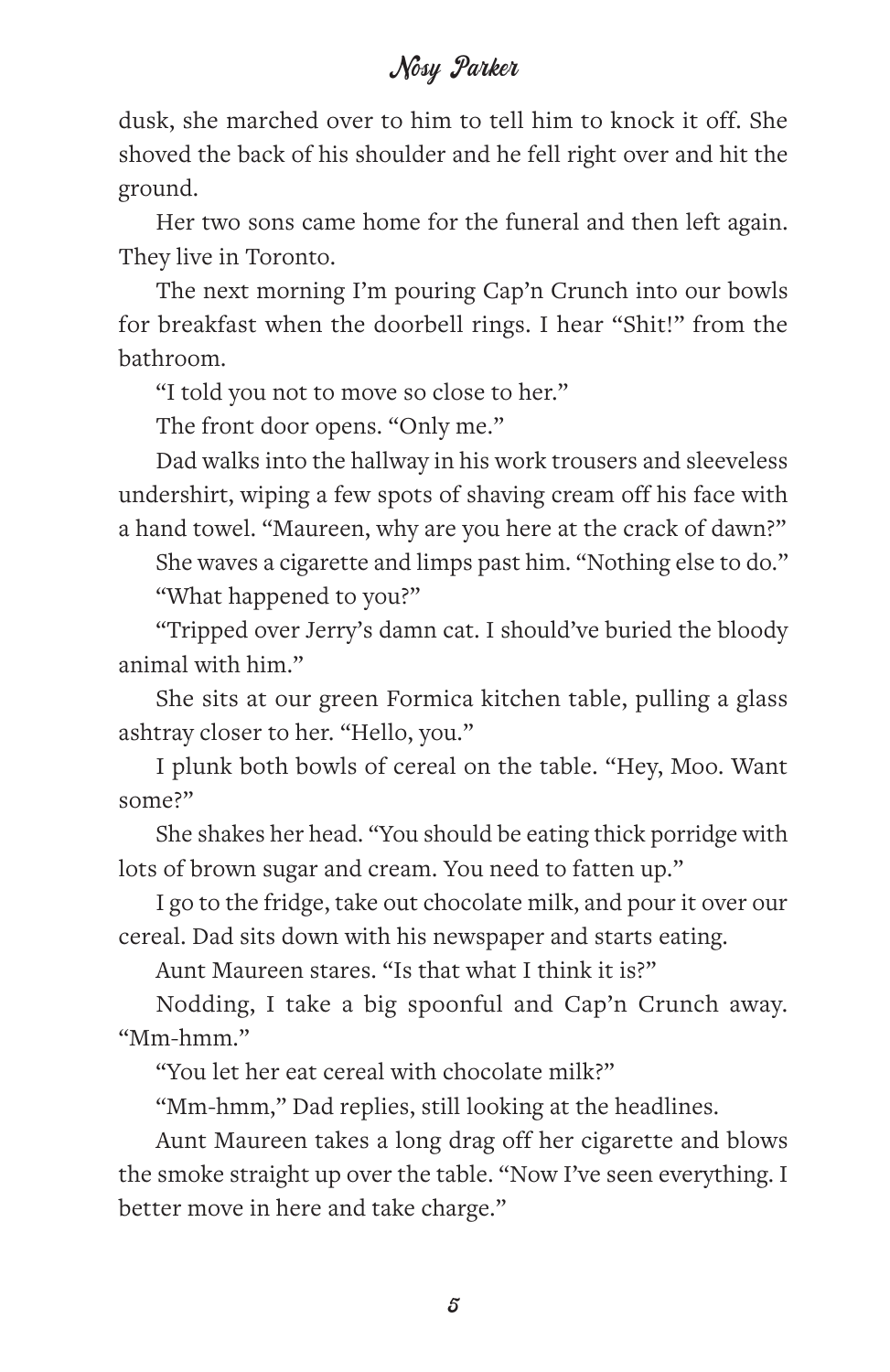#### LESLEY CREWE

"NO!" both Dad and I yell with our mouths full.

She gives us a startled look. "Thanks a bunch. It's nice to know my family loves me."

Dad gathers his wits. "Of course we love you, Maureen. When you suggested we move here, I was happy to know we'd see each other more often, but this doesn't mean you can come in here at all hours of the day telling us what to do."

"And I didn't know my selfish husband would drop dead in the meantime. I have no one else now."

"You are hardly alone. You have two grown sons, four grandchildren, and six siblings."

"My two live in another province and our family grunts at each other once a year, so how does that help? You know, Jack, you never would've managed without me when Audrey was little."

"That's very true, and I'll always be grateful, but she's grown up now."

"She's only eleven, you foolish man."

I'm still crunching. "I'm twelve today, as a matter of fact."

They both look at me, horrified. "How did we forget your birthday?!" Dad shouts.

"We've been busy moving. No point in having a party if I have no one to invite. Buy me a box of Creamsicles and I'm good to go."

"Goddammit, Audrey. I'm sorry, I feel like a louse."

"It's okay. I'm autarkic."

"No." Dad points his spoon at me. "Wrong usage. You are self-sufficient. Able to stand on your own two feet."

Aunt Maureen looks under the table. "This sweet birthday girl is standing on her own two feet with a hole in the toe of her sneakers. There's also a huge ink stain on her blouse, not to mention her fingers. Is this how she goes to school?" She takes another puff of her cigarette and crushes it into the ashtray. "I wasn't lucky enough to have a daughter of my own, but if I did, you can be sure she'd look like she came out of a band box. Audrey needs all the help she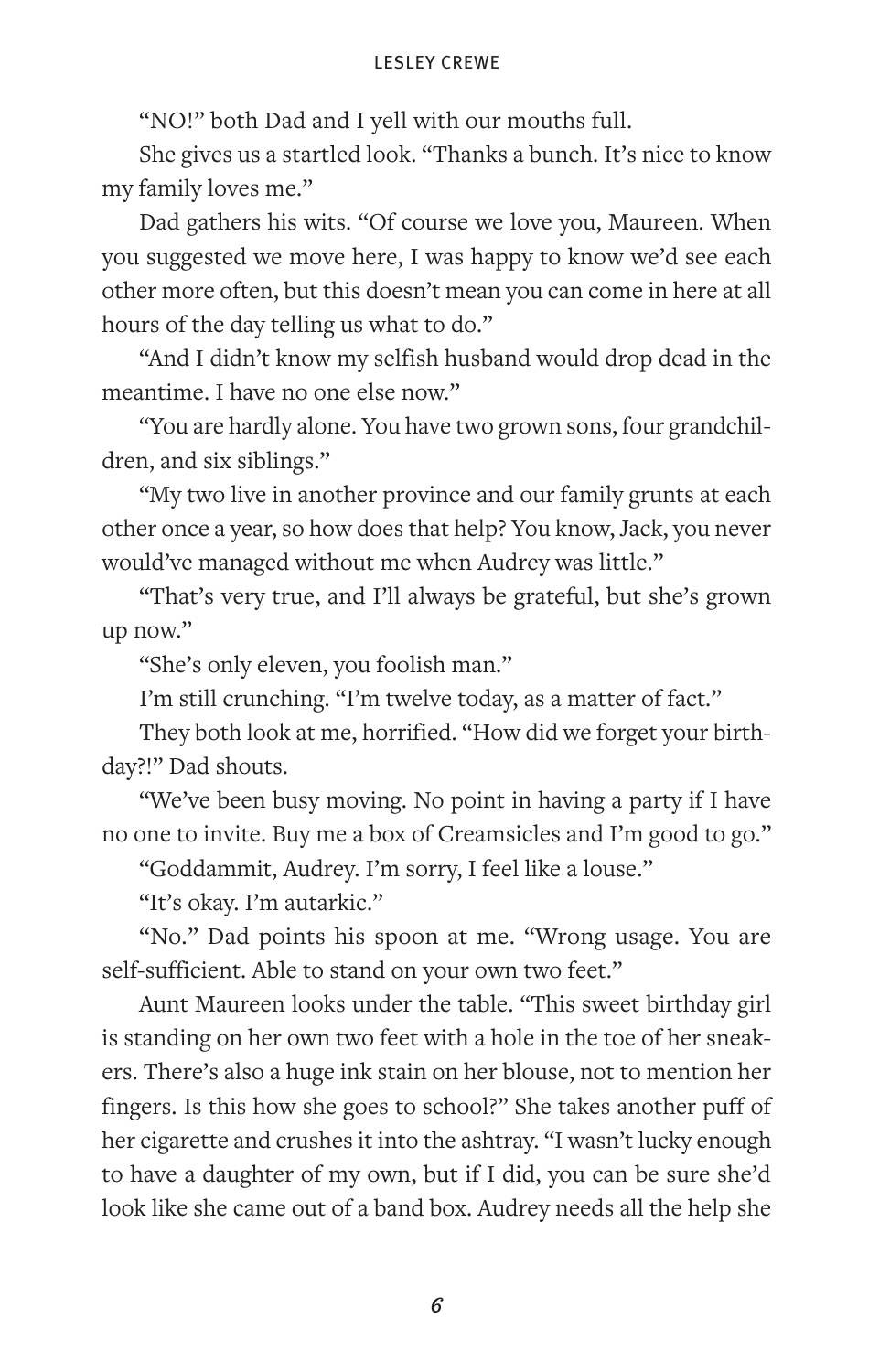can get. I know how kids can be. She shouldn't go around looking like a waif. Especially in a new school. Thank God she has to wear a uniform, or it would be worse."

And with that, she gets up and leaves, but then she comes back. "And another thing. You are the only member of this family who's actually made it in the world, Jack. Need I remind you that we come from a tenement building in Point Saint Charles, and most of us still have nothing? But you make a decent living. So why is your daughter walking around in holey shoes?"

"Dad and I don't care about money. We are unfettered and don't need much, do we, Daddio?"

"You heard the girl."

"You two deserve each other. Happy birthday, honey."

This time she does leave, and she slams the door on her way out for good measure.

Dad shrugs, shakes his paper, and continues to read. I finish off my cereal and go into his study to open my favourite book.

*Waif. Guttersnipe. Stray.*

Back to the kitchen. "Am I really a guttersnipe?"

"No. You are not an orphan."

"But apparently I look like one."

He growls softly, more like a purr. "You could brush your hair now and again."

That hurt. He sees it on my face.

"You are perfect, Aud. Oddly perfect, just as you are. I'm late. Is my coffee ready?"

"Indeed."

He does his usual dance around to get his shirt and tie and suit jacket on, then gathers papers off his desk to put them in his briefcase while I pour his coffee into a mug that reads *World's Greatest Dad.*

"Two cream, two sugar," he says.

"I'm not stupid."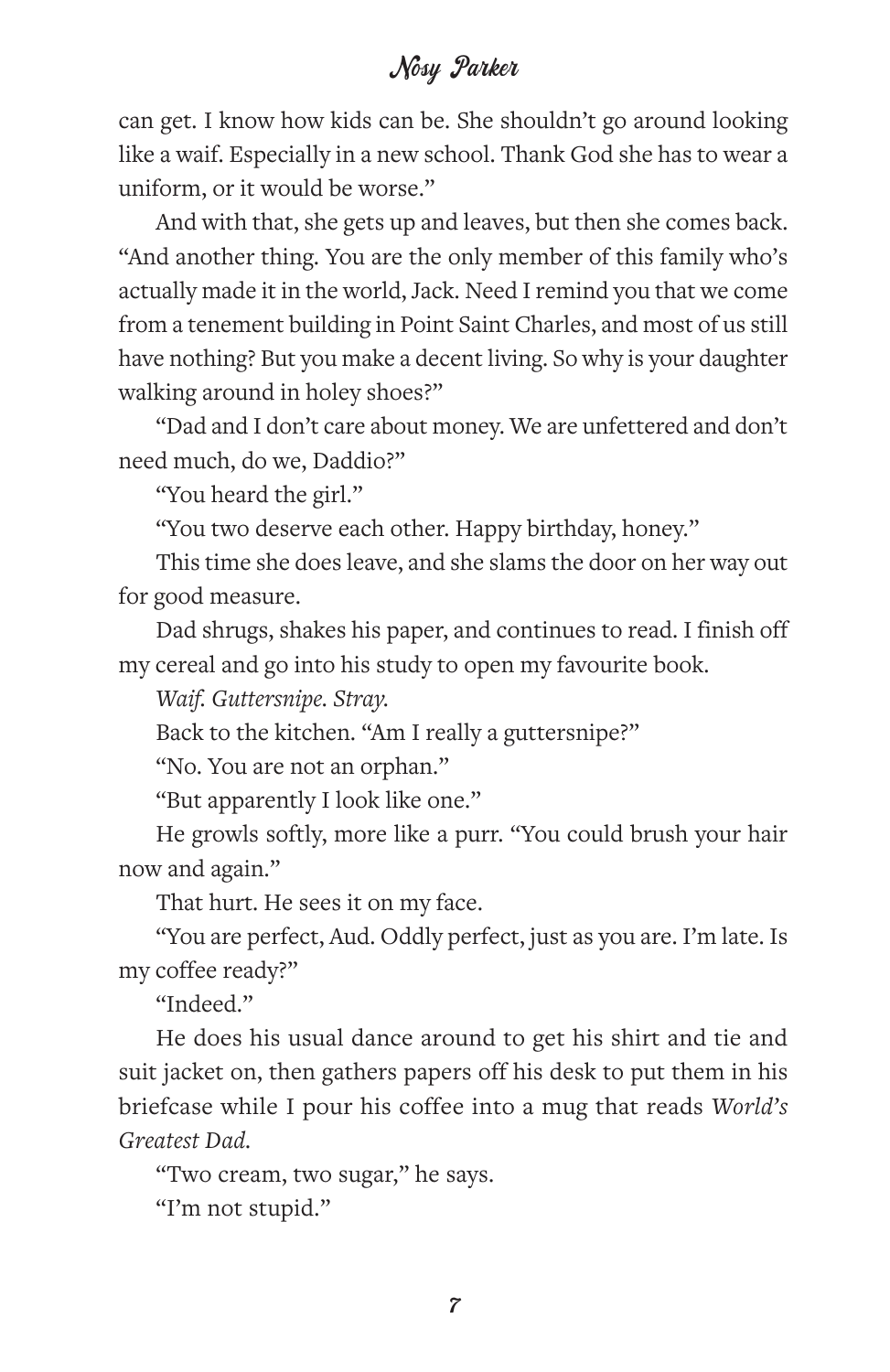"Find another word."

"I'm not a peabrain."

"Better."

While I hold the mug by the front door, it's time to go through the list. "Do you have your glasses?"

He feels the top of his head and brings them down to rest on his large Roman nose. I know that's what it's called because he looks just like the statue of Julius Caesar. He also has what's called a strong jaw. I think I do too. Chewing meat is very easy for me. "Check."

"Your wallet?"

He pats his pocket. "Check."

"Keys?"

Pats the other pocket. "Check."

"Umbrella?"

"Good thinking." He takes it off the coat rack.

"Hat?"

"Right."

That's on the chair where we put the mail.

"What are we having for supper?" he asks.

"Swanson TV Dinner. Fried chicken."

"My favourite." He takes the mug, and since his hands are full, he leans down and pecks the top of my messy head. "Try not to get into trouble today."

"Check."

"OH! And happy birthday, Nosy Parker."

And out he goes to drive downtown in bumper-to-bumper traffic, so he can sit at his magnificent desk in the iconic Linton Apartment Building on Sherbrooke Street West, where he has his own publishing company on the first floor. He tells me he writes, edits, sells, hustles, has two-martini lunch meetings at the AAA Club, and hobnobs with artsy types in the Montreal literary world. He's met Mordecai Richler. I had to look him up. If he does all that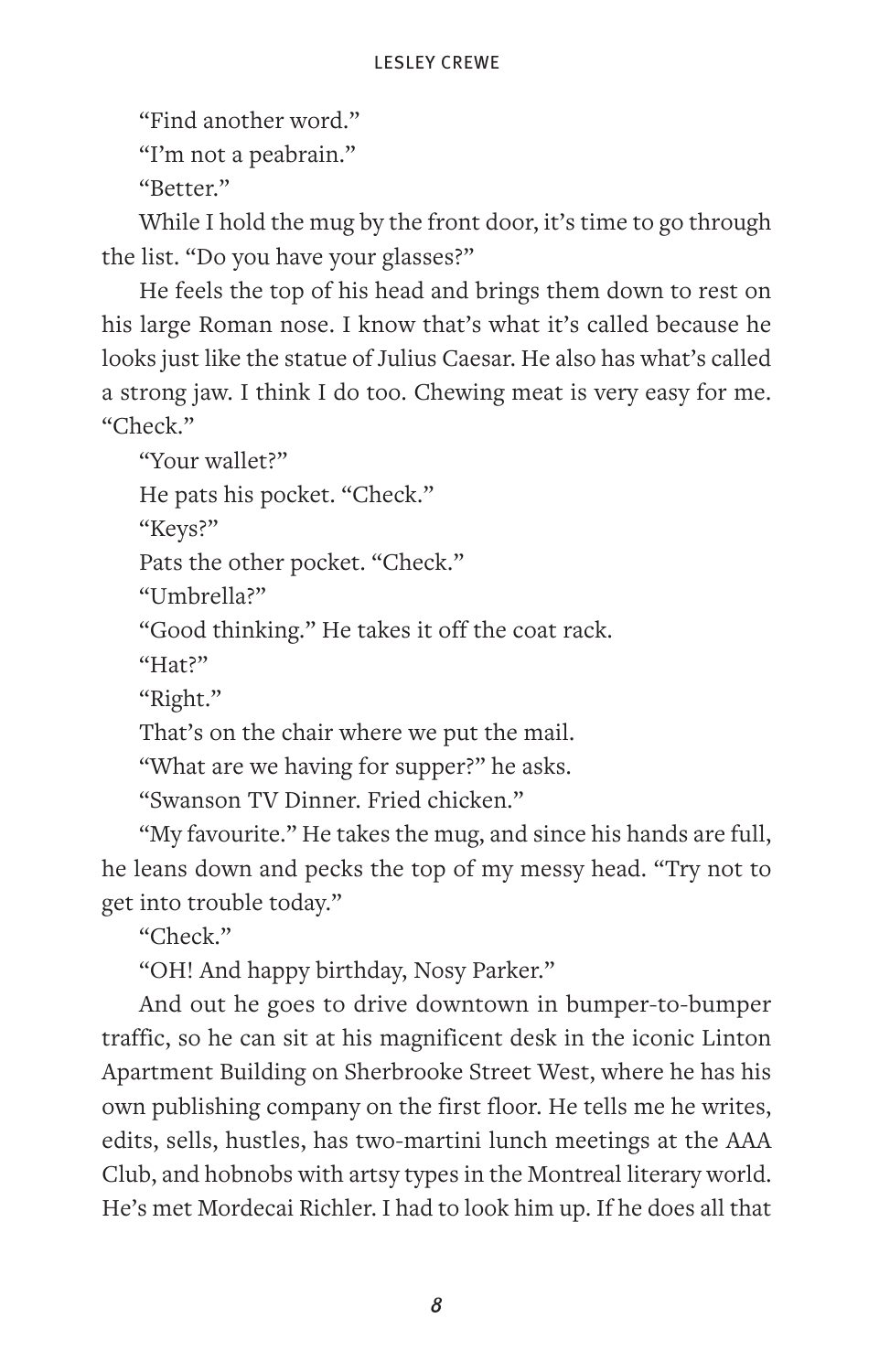and has to look after me as well, it's no wonder it's taken the poor man twelve years to write his own book.

I've spent many a day hiding under that desk. Once I tied his shoelaces together. I'll never do that again.

Time to gaze at my hair in the bathroom mirror. You can't brush curls. Curly hair is messy. Hence the phrase, *a mess of curls*. Doesn't anyone know anything? And besides, no one notices the tangles. They're too dazzled by the colour. Dad's barber called it strawberry blonde, and that sounds delicious, so I'm satisfied. (Even though Aunt Maureen almost fainted when she found out Dad was taking me to a barber.)

But I do take another wrinkled blouse out of the hamper and throw the ink-stained one back in. I'm brushing my teeth when a sound piques my interest. I put the water glass up to the bathroom wall and hear Mrs. Weiner (the best name ever) yell at her boys about being late for school.

Our duplex is smack-dab in the middle of a street that has an elementary school at the top and a high school at the bottom. This is a plus when trying to figure out when I should head out the door. If there's only a few kids on the sidewalk, I have time. If I look out and a flood of minors are running up the street and awkward, pimply teenagers are meandering down, I need to get going.

And right now, the street is crawling with offspring, so I shove a couple of tissues in the hole of my shoe, pick my book bag up off the coat rack it's been hanging on since I put it there yesterday, and grab my key. Once the door is locked, I put the string around my neck and hide it under my blouse.

We might only live a half a block away from the school, but I drag the gold bike Dad bought for me when we moved here out from behind the front hedge and proceed to pedal down the sidewalk. The bike is too big for me, as Aunt Maureen pointed out, but Dad wisely reasoned that I'll grow into it and the scabs on my knees and elbows will heal.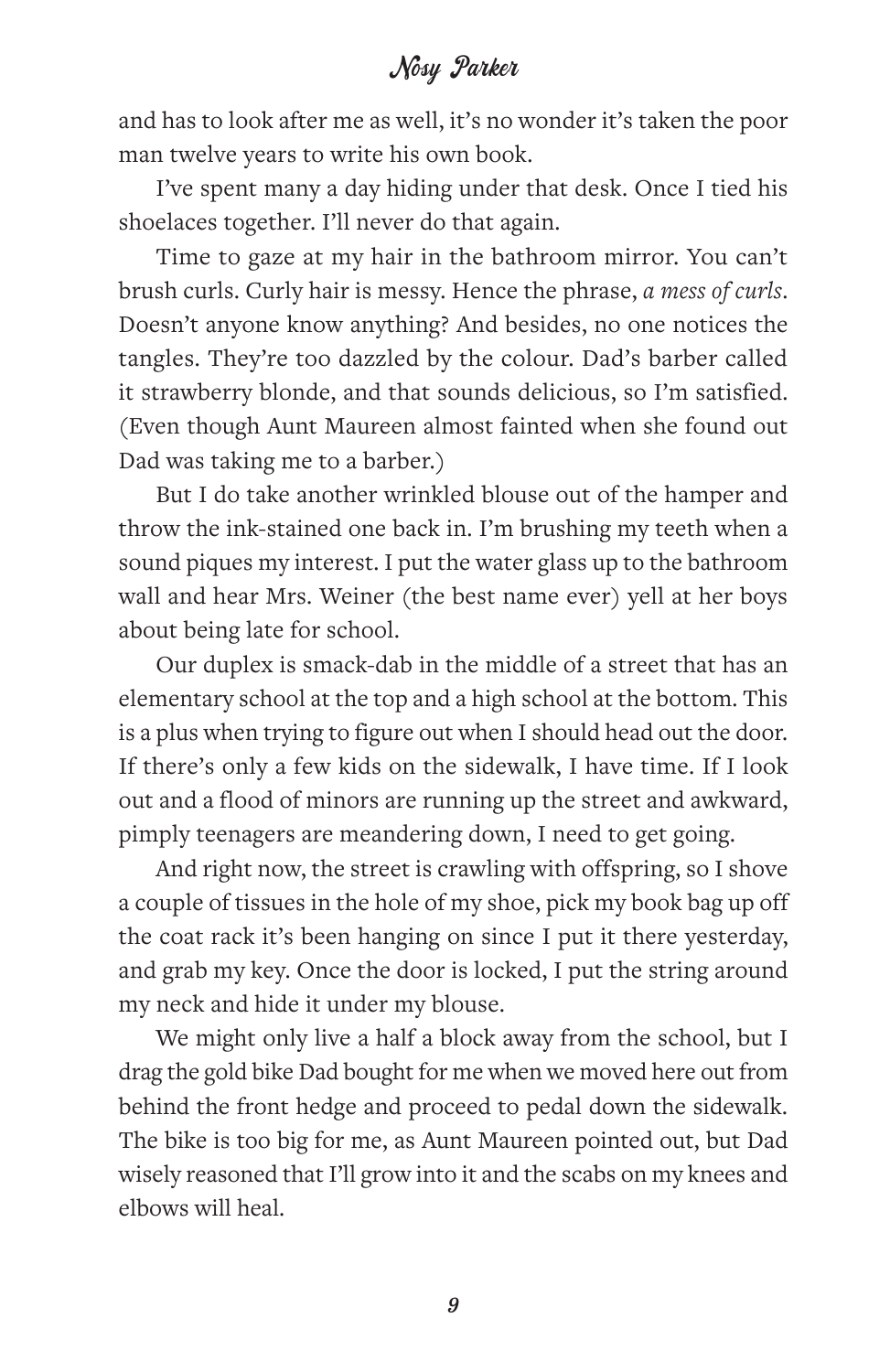#### LESLEY CREWE

I'm almost to the end of the block when I glance down one of the paved driveways between the buildings and see a fat-bellied man shaking his finger in the face of a skinny adolescent. He shouts and throws his hand around like there's a bee in his face. This could be a police matter. I hop off my bike and let it fall on the grass of someone's lawn, sneak over to the nearest front porch, then tiptoe to the edge of the brick duplex. Stone. Brick. Stucco. This street has no uniformity at all. By this time, I have my trusty notepad and pencil out of my jacket pocket.

The particulars are as follows:

*Fat guy. Old. Mustache. Beady eyes. Yelling in a foreign language. Somewhat threatening manner.*

*Young guy. Skinny. Trying to grow a mustache but not having much luck. Can't get a word in edgewise.*

*Time—*I look at my Mickey Mouse watch—*8:57 a.m. Date: Thursday, June 1, 1967.*

Just as I look up again, the flabby guy gives the young one two swats. One on his cheek and one on the back of his head. Then he shoves him away with a wave of dismissal and disappears into a garage.

The young man walks down the driveway with his hands in his pockets. When I burst out from behind the brick wall, he jumps with fright. "*Merda*!"

"I saw the whole thing! We can call the police and arrest that man for assault!"

"What the hell are you talking about? Beat it, squirt."

"I saw him hit you. I can be a witness."

"He didn't hit me. He's my pops."

My pencil is poised over my notebook. "And what's his name?"

"What's it to ya? Now buzz off, you little weirdo. And get that bike off our lawn."

He keeps walking towards the high school. I put my notebook and pencil in my pocket and pick up my bike. That's the thanks I get for trying to be a good citizen.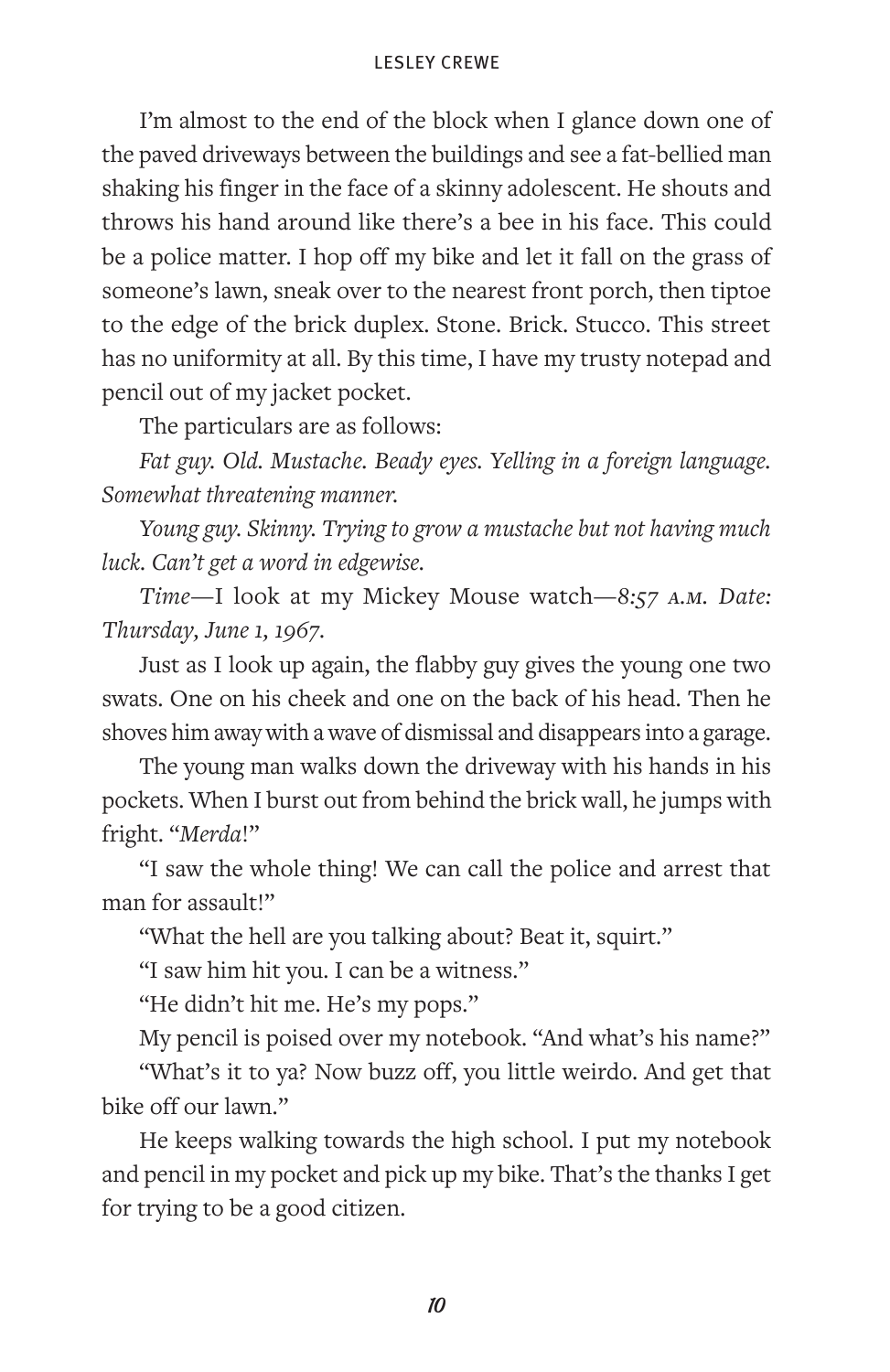Of course, when I pull into the schoolyard, all the kids are inside and the bike racks are taken. Once again, I have to put my bike down on its side, because it never seems to stay up on its stand. It's going to be totally scratched at this rate.

My new elementary school is a huge, dark brown, rectangular brick building that takes up an entire block if you include the playground. And every couple of feet along the facade of this four-storey prison there are enormous multi-paned windows. A five-year-old could've drawn this on an Etch-a-Sketch, so who was the brilliant architect on this project? It reminds me of Aunt Maureen's dry meatloaf, without the ketchup on top.

I've only been here a month, but I know that my seventh-grade teacher, Mrs. Fuller, will have a scowl on her face when I show up. She always looks like she has indigestion, and she throws chalk at us. Maybe there's a connection.

There are hooks outside the classroom, and I put my jacket over Yana's sweater. She's a chubby girl and the only one who doesn't seem to mind my jacket. But maybe she does. She doesn't usually talk, so I'm not exactly sure.

Everyone is standing singing the national anthem accompanied by music piped in over the intercom. Mrs. Fuller sees me in the doorway and points a bright red claw in my direction, which means *stay where you are*.

If only I sat in the back of the room, but no. Mrs. Fuller decided that I need her special supervision, so I get to be across the room by the windows in the very first seat next to her desk, which means every student watches me slink over to my spot when "O Canada" is over.

"Late again, Audrey. I will have no choice but to contact your mother if this continues."

"Good luck with that," I mumble.

"Excuse me?"

"Yes, Mrs. Fuller. I'm sorry I'm late. I almost had to call the cops."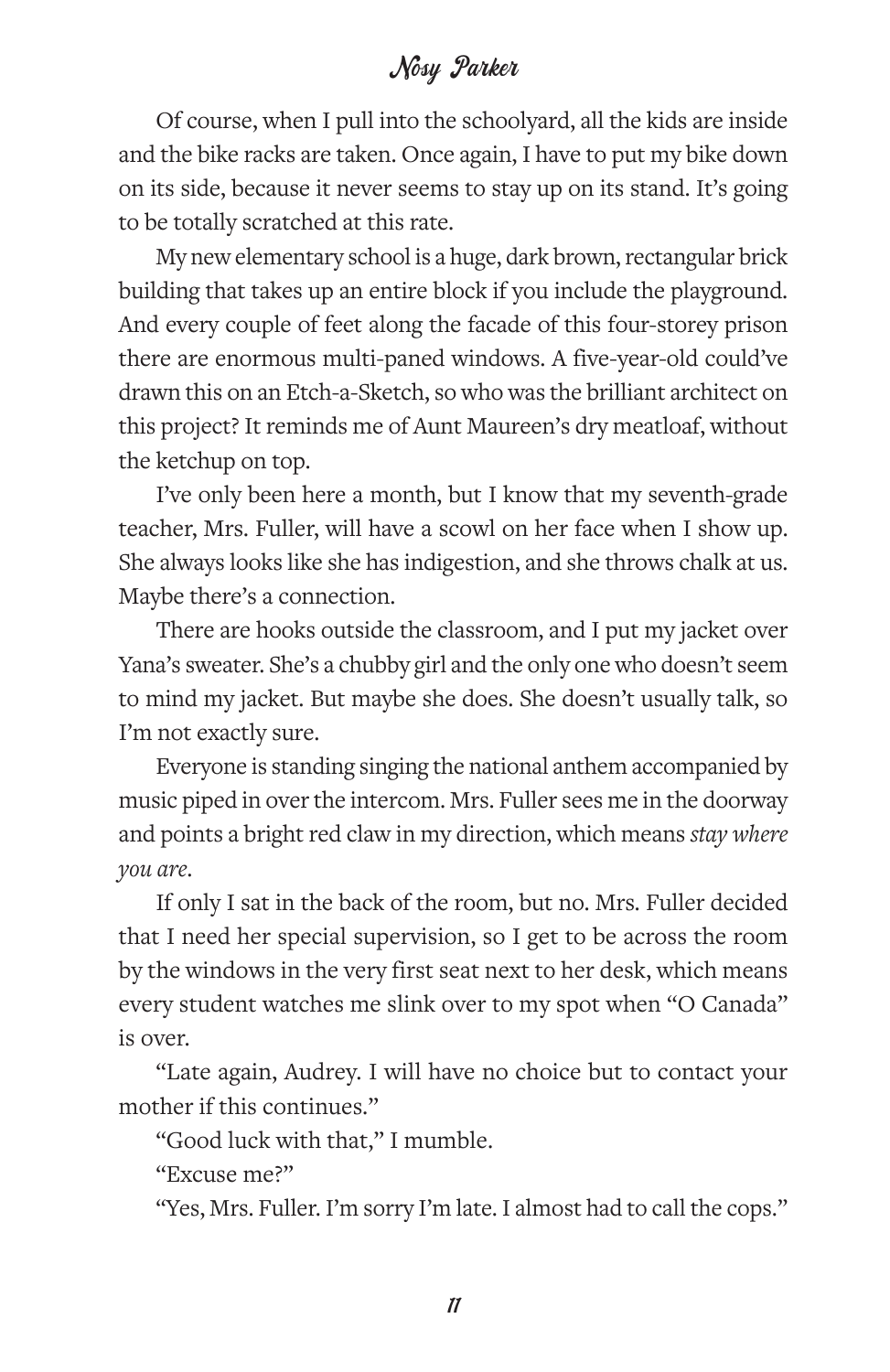The whole class bursts into laughter. This is why she hates me.

"Sit down and keep your mouth shut. Everyone, open your math books, please."

But there are advantages to this location. It seems I'm surrounded by nice-looking boys, the ones who cause trouble. Mrs. Fuller obviously likes the rebels to be within grabbing distance.

The only exception is the boy behind me. He's Norwegian. I asked him if he was from Norway and he nodded, although there was really no need. He looks exactly like the triplet boys in the *Snipp, Snapp, Snurr* series. I mentioned it in passing one day, but I don't think he heard me. I'm secretly in love with him and want to go to Norway someday.

But Derek beside me is a pill. The only thing he pays attention to is girls' chests. Only one girl in our class has actual breasts. Pamela. She's pretty popular. I didn't think I had any, until Derek made a curved gesture to his friend when I leaned against the front edge of my desk one day. I looked down and then sat straight up.

"Mind your beeswax," I hissed at him.

"Aud-ball. Get it? Aud-ball. Or did that go right over your head?" "For you to say anything that would go over my head, you'd have to stand on a chair."

At recess we pour out of the room like a tidal wave, the boys pushing ahead to get to what looks like a baseball diamond at the back of the paved schoolyard. They aren't allowed to play actual baseball with bats and whizzing balls flying through the air, which makes total sense. No one needs to be concussed while eating their Lik-M-Aid. The game seems to be a cross between soccer and kick-ball. Only the Grade Sevens are allowed there, since they run the school.

The playground equipment is also popular, consisting of a tenfoot-high monkey bar, a metal slide that burns your legs when the sun hits it, the maniacal roundabout, and three crotch-destroying see-saws. To avoid these deathtraps, I stand by the chain-link fence and watch the girls play double Dutch with their skipping ropes or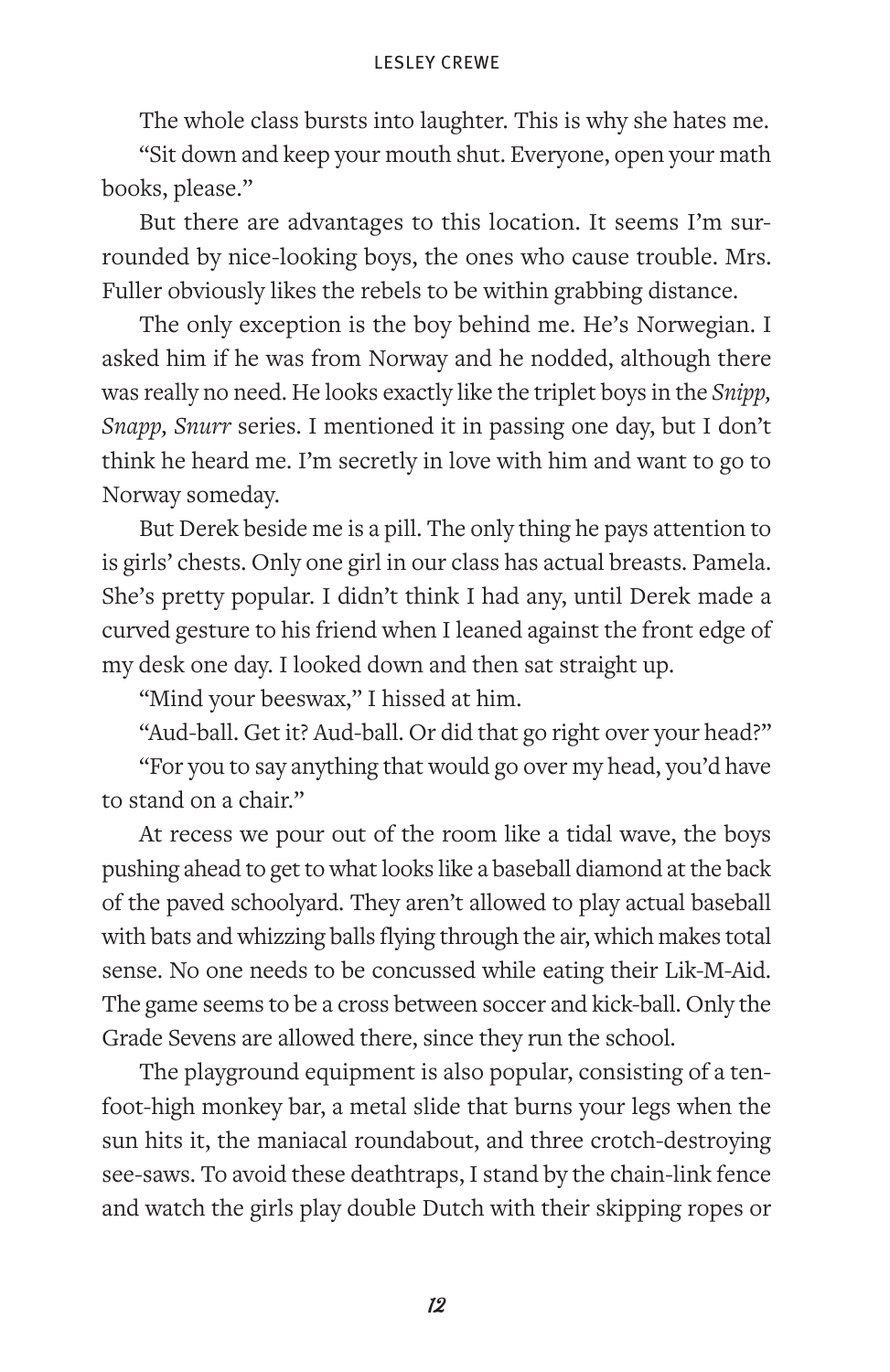jump on one leg through hopscotch mazes drawn in coloured chalk. My real interest is the little boys playing with marbles. Every single one of them has a soft cloth bag with a drawstring, and they crouch down to flick them with the front of their thumbs on the pavement. It's beyond me why they do it, but it keeps their interest. It seems there's a marble called a cat's eye, and this intrigues me. Might have to put it on my Christmas list. Not that Dad ever reads it, since it's usually several pages long.

A rubber ball bounces my way, so I pick it up and see the owner come running over. I bounce it a few times and then toss it to her. "Hi, Gloria."

"Hi, Audrey. Thanks. Wanna come to my house for lunch tomorrow? My mom said to invite you since you're new to the neighbourhood."

"Sure. Where do you live?"

"The first house on your street. The white one."

One of the few detached houses on a street full of duplexes. "Are you rich?"

"No, we're Greek. See ya."

Off she goes, whacking at her ball.

Pamela and her equally chesty friend from the other Grade Seven class saunter by and eye me up and down. "You've got Kleenex coming out of your shoe."

"Thanks! I've been looking all over for that." I reach down and pull the tissue out of the toe hole and blow my nose with it.

Pamela rolls her eyes and they keep walking.

Every day a different teacher is on duty during recess and lunch hour. My favourite day is when the kindergarten teacher, Mrs. Brown, strolls through the yard. She has the nicest smile and all the little kids love her. Her pretty face looks like the portrait of the young Queen Elizabeth that hangs on our classroom wall. She is a new addition to my *Women I Admire* notebook. I've kept one since I was seven, when it intellectually occurred to me that I didn't have a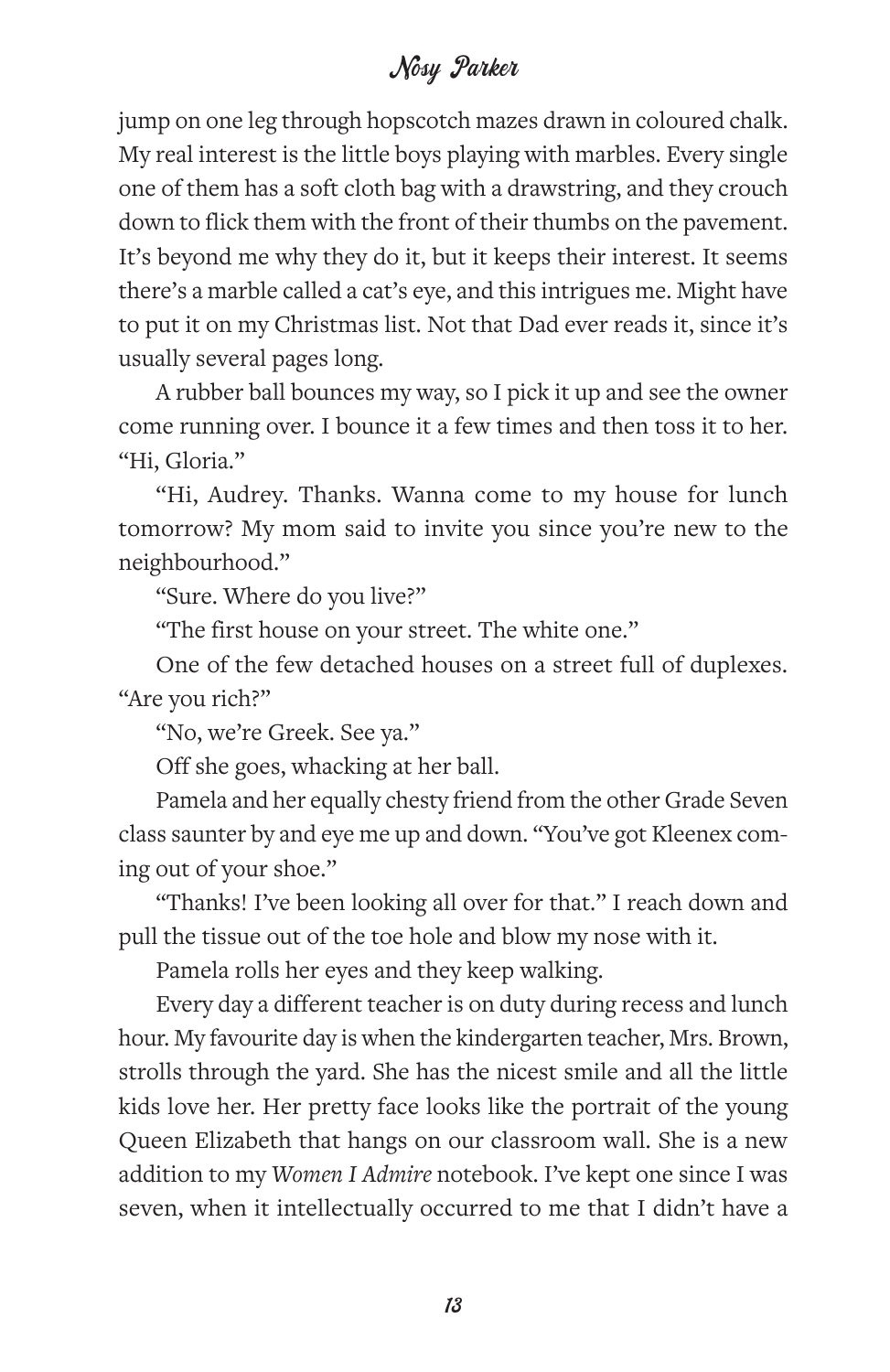mother. The first woman I put on the list was Aunt Maureen, but that was more out of family obligation. I love the woman, but she can be strange. Wacky. Weird.

I happen to walk close to where Mrs. Brown is standing, pretending this was my destination all along.

"Hello, Audrey. How are you getting along, dear? I hope you're meeting new friends."

"Yes, I've met a few nice girls and some boys who are real finks."

Mrs. Brown holds her hand up to her mouth so I can't see her smirk. She points at a girl rocking back and forth, waiting for the right moment to jump in the middle of a swinging skipping rope. "That's Jane Andrews. You'd like her. I know her mother well. Jane is a Girl Guide. That might be something you'd be interested in. They meet in the basement of St. John's United Church every Monday evening at six."

"I've always wondered about Girl Guides. Are you sure they aren't a cult?"

Mrs. Brown laughs out loud. "Oh, Audrey. I have a feeling your parents have their hands full."

"Well, one does, anyway."

The deafening buzzer goes off, letting the entire district know that recess is over. We all scatter, the boys running to the boys' entrance on the left and the girls gathering in two lines to the right. Which makes absolutely no sense to me, because the minute we troop up the stairs and pass through the heavy panelled glass doors, we mingle back together again.

I have my doubts about adults and their rules.

The only noteworthy moment after recess is when Mrs. Fuller throws a piece of chalk from the blackboard and it lands down the front of Pamela's blouse at the back of the room. The boys go out of their minds. It's at least fifteen minutes before things calm down. I'm annoyed on Pamela's behalf. She looks humiliated. I write down the details of this travesty to present to the principal at a later date.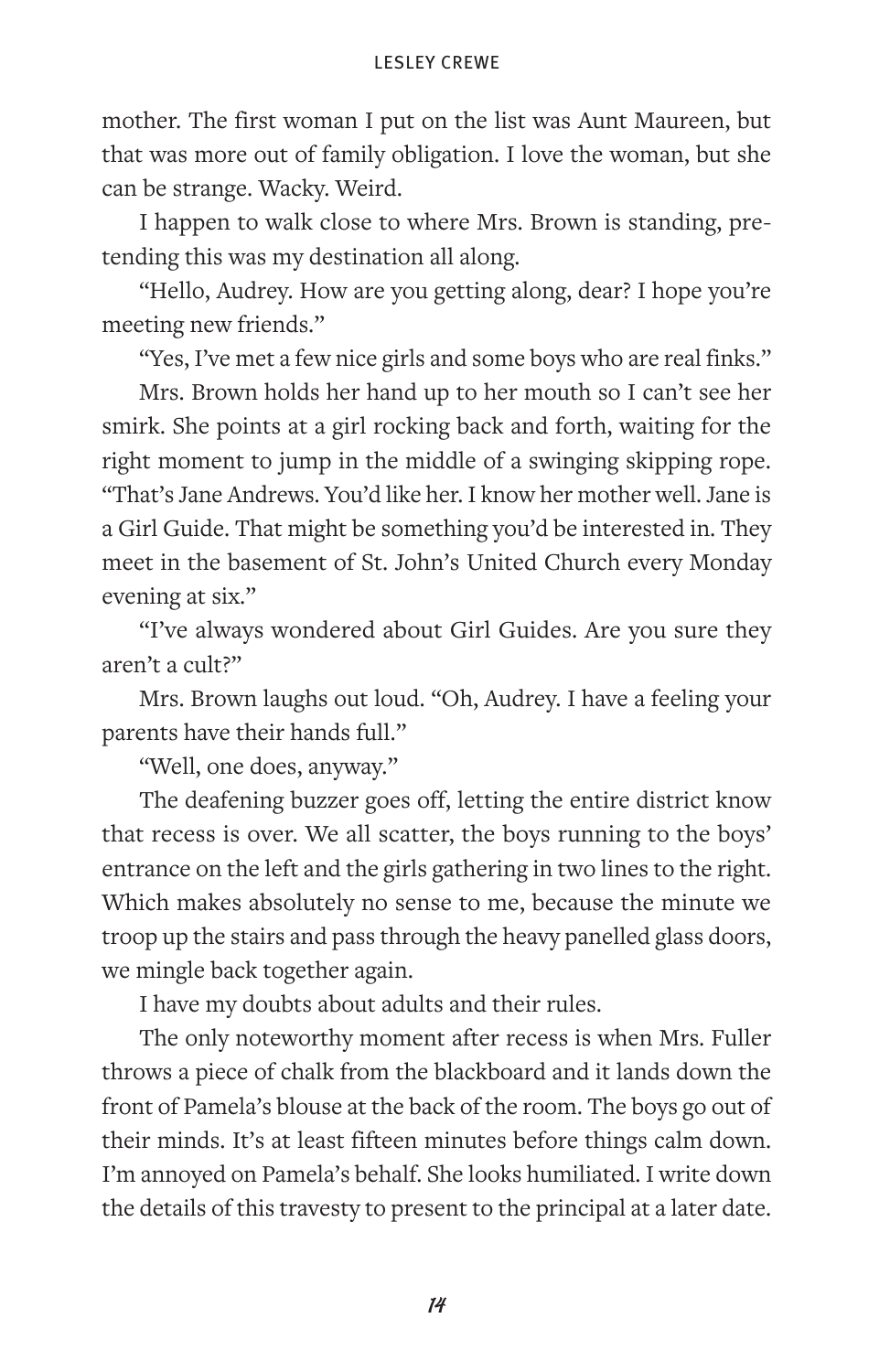It's possible I'll need a few more incidents to make a tighter case against Mrs. Fuller.

After an excruciating French lesson (*ouvrez la fenêtre; fermer la porte; j'ai été kidnappée*), the equally rattling lunch buzzer goes off and once more the spawn of countless nearby couples migrate home for their noonday meal.

It takes me about forty-five seconds to bike to our abode. Who's standing on the porch but Moo. It's quite warm out, but she's wearing an all-weather coat that goes to her ankles. All her clothes do, since she's so elfin. Mrs. Weiner leans on her side of the railing in her zippered housedress, laughing to kill herself while they puff away.

"There she is," Aunt Maureen says cheerfully. A little too jovial, if you ask me. She might be annoyed.

Mrs. Weiner has short, jet-black hair but the top of her head is teased to a great height, with a curl hairsprayed flat in front of each ear.

She nods her head like one of those little suede dogs on a car dashboard. "Bubala! Do you know your Doda has been waiting here for a half an hour? You should give her a key. And Audrey, it's Audrey, right? Come on over anytime. I might have some odd jobs for you, like babysitting. Do you like babysitting?"

I take the key from around my neck and stick it in the lock. "I've never done it."

She waves a hand at me. "It's simple. You tell them what to do, and if they don't do it, feel free to smack them."

"Really?"

Aunt Maureen comes up behind me to hurry things along. "Oh, Mrs. Weiner, you're such a kidder. Thanks for keeping me company. I appreciate it."

Mrs. Weiner has mesmerized me. "Are you joking?"

She shrugs. "Of course. Oh, here are my angels now."

Two little dark-haired boys are beating each other up as they walk down the sidewalk. I've never seen that before. How do you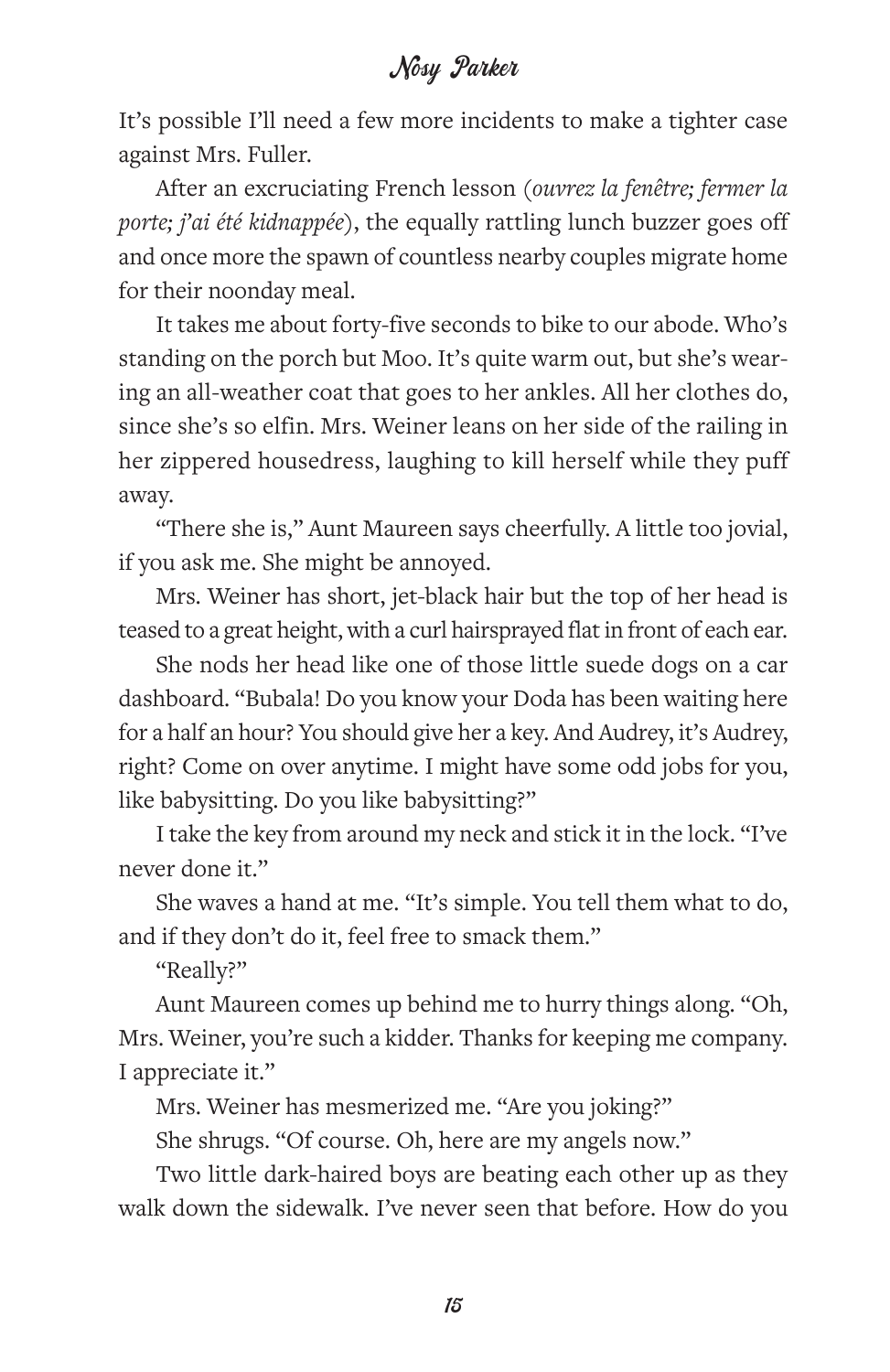punch someone while you're walking? They fight up the stairs and past their mother, who screams, "STOP FIGHTING!"

She flicks her cigarette butt over the front porch, grabs her angels by their shirt collars, and pushes them through the front door. "It was nice to meet you, Mrs. Novak. You too, Audrey," she says before she shuts the door. The yelling continues.

Aunt Maureen then pushes me through our front door, her cigarette hanging between her lips. "Bloody hell, I have to pee!" She rushes past me and wiggles her way down the hall, trying to keep her short legs together. "Oh, I forgot. Happy birthday!" She throws a bag on the floor before she disappears into the bathroom.

Inside the bag is a shoebox. She must have bought me new sneakers. I open the lid and push back the wrapping paper. Pink Mary Janes.

Oh, crap.

And they fit.

Shit.

Aunt Maureen comes out of the bathroom looking a lot less stressed. She opens the fridge and pours some of dad's tonic water in a small glass and sits in her favourite chair.

"So what do you think?"

"Thank you for the shoes. They're very nice."

"Aren't they something? The only pink pair left at Brown's. I was delirious when I saw them."

That's the word I was looking for. *Deranged* would also apply.

"Now, what can I make you for lunch? I don't imagine your father left anything for you."

"Yes, he did." I open the pantry and take out a jar of peanut butter, and then slide up the curved front of the metal breadbox and take the last two pieces of bread from the bag.

"I despair," Aunt Maureen sighs before lighting another cigarette.

"I can share. Would you like an open-faced peanut-butter sandwich? They're all the rage. There's even grape jelly to go with it."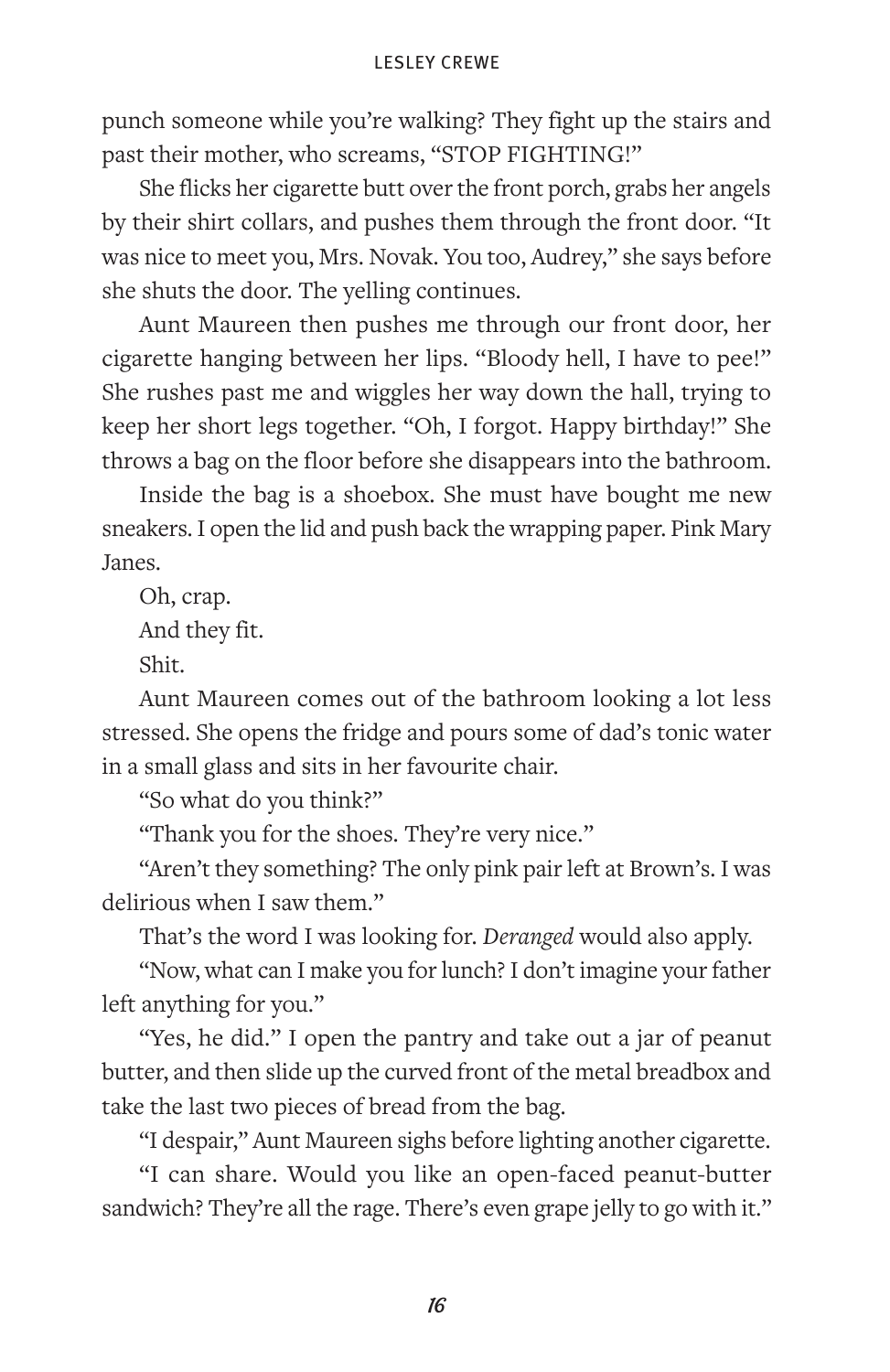"Where do you come up with such drivel? Pass me that box of Ritz."

After I pour chocolate milk into a glass, we sit together and munch away. I'd rather be reading, but while I've got her here, I can snoop.

"Moo, when you say you grew up in a tenement, is that true?"

She nods her head and gazes out though the glassed-in back porch to the clothesline that's attached to the edge of our narrow back deck. It runs across the paved alley twenty feet off the ground, where it's tied to the single maple tree out in the scraggly backyard. She points at the few items on the line. "Even your socks have holes. Has your dad ever talked about it?"

"Not really. Only when I ask, and then he doesn't say much."

Maureen puts her hand inside the Ritz box and takes two. "I'm not surprised. He has a lot of bad memories. He's the oldest. I don't remember most of it."

"Why are his memories bad?"

"Our father. He once beat Jack up for taking the last slice of bread."

I look at my plate. Now I'm not hungry.

"My sister told me that our father slammed the piano lid down on his fingers when he was five because our grandmother was teaching him how to play. Dad thought it was sissy."

When I stare at my sandwich, I think Maureen realizes she's said too much.

"It was all a very long time ago and your father is a happy man now, because he has you."

"Sometimes he just pretends to be happy."

Maureen takes a long puff. She's thinking about what to say. I don't want her to say anything.

"I've been invited to lunch with a friend tomorrow. She lives at the top of the street in the first house."

"The white one? Are they rich?"

"No, Greek."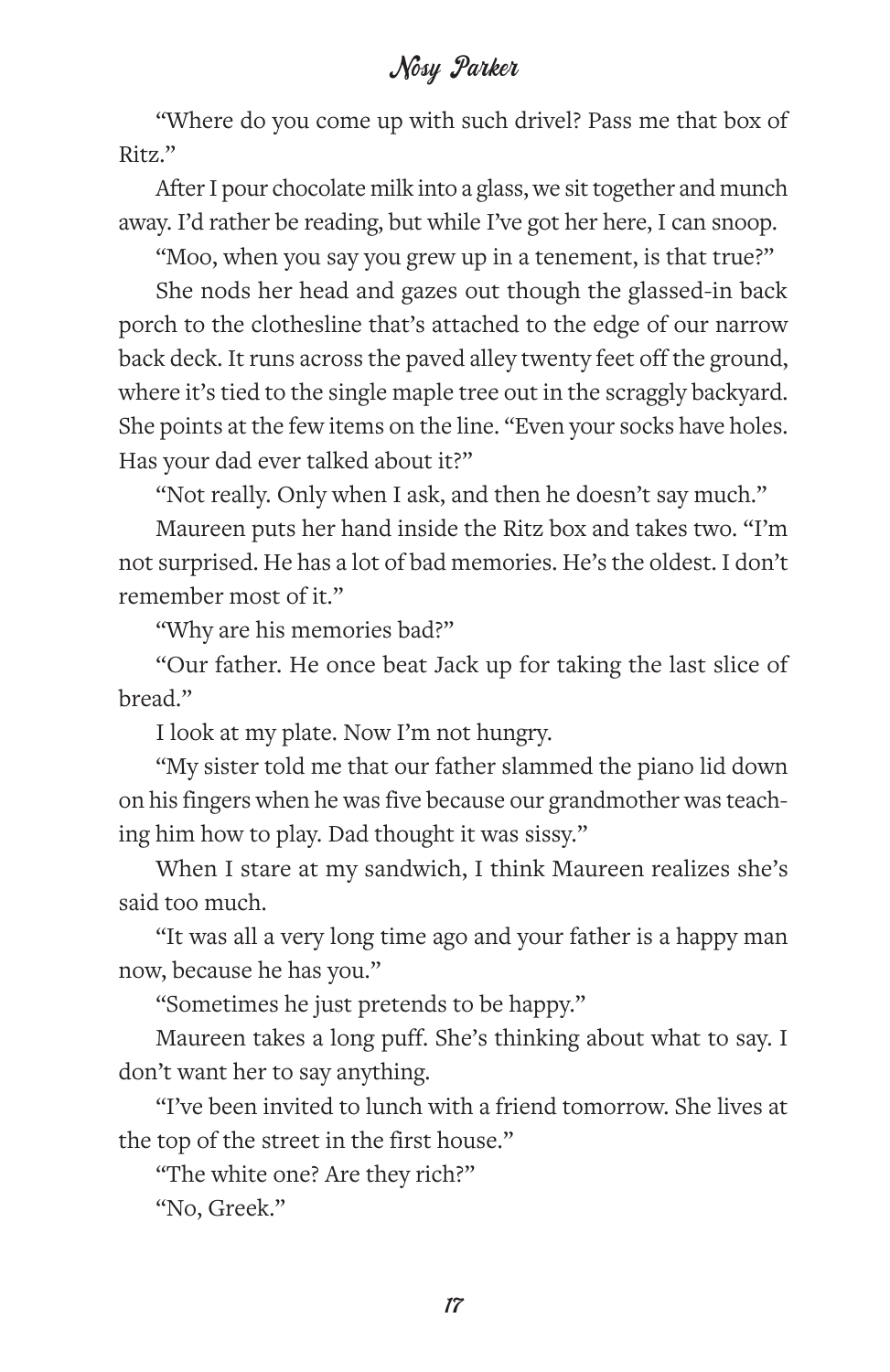#### LESLEY CREWE

"Make sure you wear your new shoes. That way they might invite you back."

Mercifully, I have to go back to school, so Maureen pats my head and leaves.

I don't have the energy to take my bike, so I follow the Weiner angels as they scuffle their way back up the street ahead of me.

Most of the afternoon I stare out the window. Dark clouds gather and our classroom gets very gloomy. Montreal is known for its fierce thunder-and-lightning storms. Dad always opened the sliding door of our apartment balcony to stand and watch, listening to the rain. Now that we have a more protected covered front porch, I sat on his lap last week on a folding chair to scan the sky for lightning bolts as we counted between the rumbles of thunder to see how fast the storm was drifting away. The woman who lives in the upstairs duplex on our side (we don't know her name yet) gave us a disapproving look when she happened to open her door to put out her milk bottles.

"That's dangerous," she said.

"Thank you for your concern," Dad replied.

She shut the door in a hurry.

I'm resting my chin on my hand, watching the black clouds gather and the trees on the street bend with the wind. You can feel the energy right through the windows. What if *la fenêtre* blows in? I'd be cut to pieces with shards of glass. There would be no way to identify me, except for my curly hair.

There's a sharp poke in my spine. I turn around and my adorable Norwegian points his pen towards the front of the class and nods his head for me to look forward, so I swivel back and there's Mrs. Fuller, standing with one hand in the air, just about to throw a piece of chalk in my direction.

"There's no need to hurl that missile, Mrs. Fuller. I hear you."

She squints her eyes at me. "You will stay after class and write on the board, *I will not be rude to my teacher* one hundred times."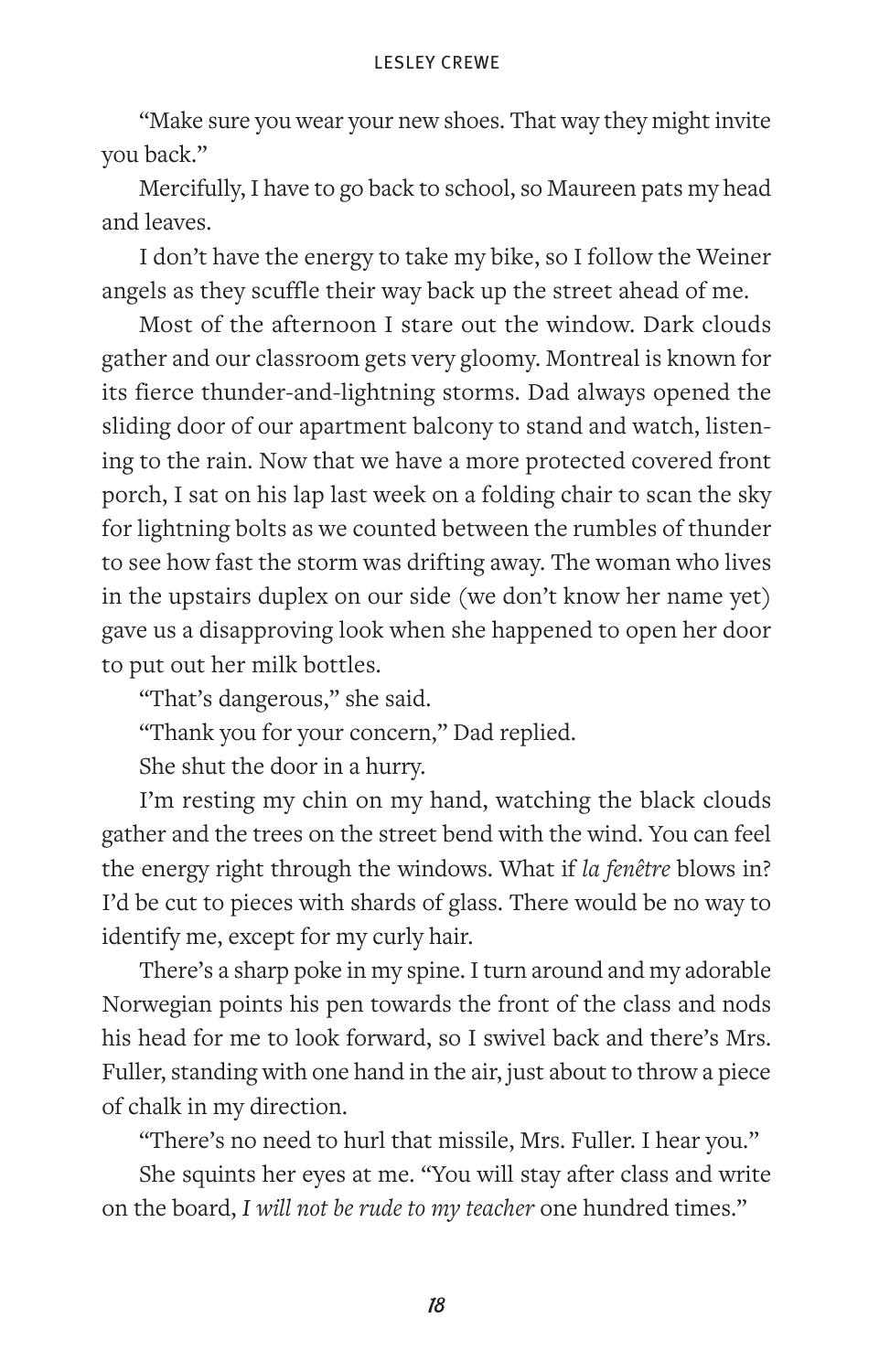I don't care. It will give me more ammunition when I speak to the principal about her behaviour.

It might be my imagination, but as everyone leaves for the day, the boys who surround me give me a few admiring glances before they disappear. This fortifies me somewhat.

"Erase the boards, please," says Mrs. Fuller, "and then proceed. I have work to do."

Erasing a chalkboard is very relaxing. Enjoyable, almost. But trying to write a sentence in a straight line isn't easy. My cursive skills are admirable when I start, but by sentence forty-seven, they've deteriorated noticeably.

My wrist is sore after a while, but the thought of my father's handwriting keeps me going. It's absolutely beautiful. I have no idea how such a clumsy man has the ability to use a fountain pen with such finesse. It's almost as if he loves words so much that he makes a special effort to make them look their best. I'll never be able to write like him, which is why I save every scrap of his writing I can find. The tin box in my closet has many grocery lists and phone messages in it. And I treasure the few notes he's written to me. *My girl is offbeat, astute, scintillating, quirky, and mine.*

That's how I knew there was no Santa. When I was five years old, there was a brown tag tied on the handle of the case holding my small record player. It read, *To Audrey, Love Santa Claus.*

There's no way Kris Kringle wrote that, unless he's the world's best forger.

I'm at the end of this assignment. To make sure, I count my sentences. There are ninety-nine.

"That's enough, Audrey. You may go."

"I have to finish it. I have one more."

"I said go. It's getting late and it looks bad out there."

No way.

I quickly write, *I will not be rude to my teacher* in the only space left at the bottom right-hand corner of the board.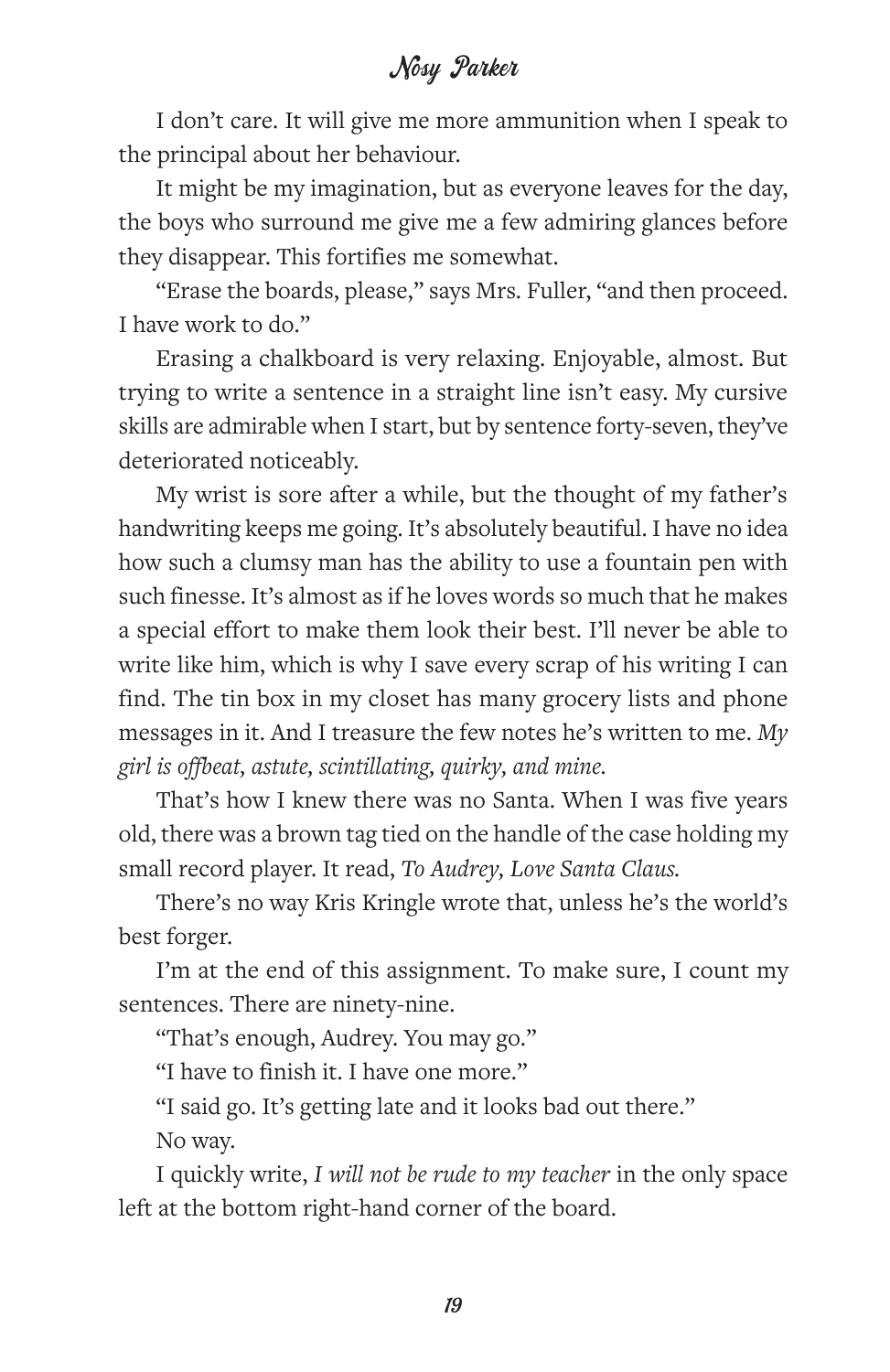She gives me an exasperated sigh. "You are a stubborn little girl." I place the chalk on the ledge of the board. "Yes. I am."

I'm drenched walking home and nearly get blown over a few times. All the lights are on in every house on the block except ours— and Mr. Murder's place across the street. The duplex looks lonely and it matches my mood.

Dad gets home at the usual time with a big birthday cake in a box.

"That wasn't necessary."

He smirks. "It's all for me."

I take our TV dinners out of the oven when he emerges from the bathroom after washing the dirt of the day off his face and hands. We sit together and peel away the tinfoil, uncovering the treasured soggy fried chicken underneath.

Time to play our game.

"So, what did I have for lunch?" He grins.

"Probably chicken, knowing you."

"No. I knew we were having chicken tonight."

"Tomato soup and a grilled cheese sandwich."

"Nope."

"Were you at a meeting?"

"Yep."

"Escargot and Dover sole. And two Manhattans."

"You're a genius."

"Dad?"

"Mmm?"

"We're out of bread."

"I'll get some after supper and bring you back a treat. Do you want a candy necklace?"

"I'm not five."

"You used to like them."

"A hundred years ago."

"Let's have cake first."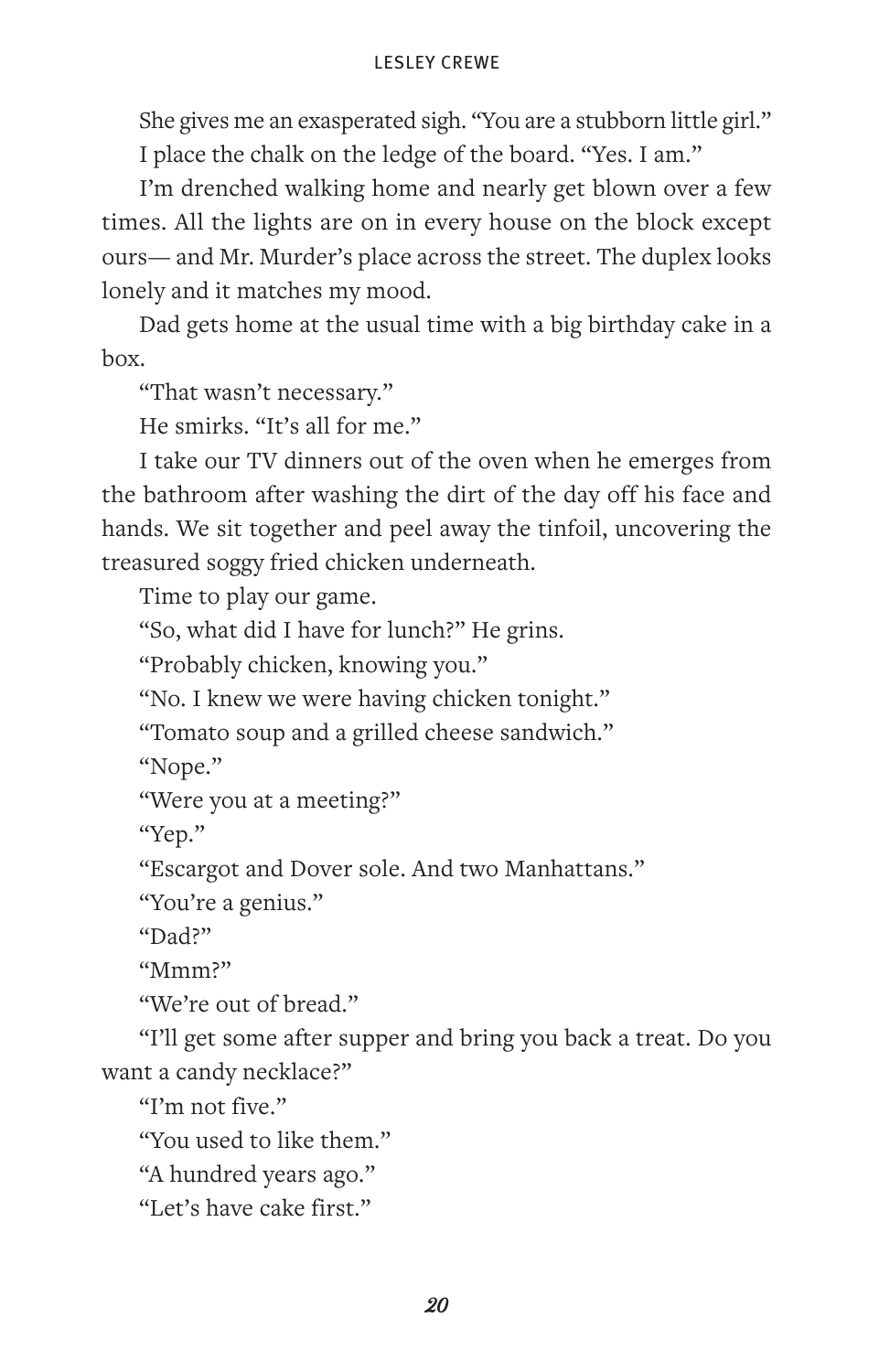He brings back two boxes of Creamsicles, two loaves of white bread, chocolate milk, Cap'n Crunch, peanut butter, Ritz crackers, dish soap, cheese slices, and maple-walnut ice cream, along with a small box of Mackintosh's Toffee for me and a package of Liquorice Allsorts that he immediately sticks in the top drawer of his desk.

I decide to have a hot bath, since I'm still chilly from my walk home in the rainstorm. Before the water drains away, I realize I have a sore throat, so I gargle with salt and water and crawl into bed with my Collier's Encyclopedia. I'm on book R-S-T. Dad bought me the set a few years ago.

I'm trying to read, but Beethoven is coming from Dad's record player in his study and I end up listening to that. It's hard to believe that Beethoven still wrote music after he went deaf.

Dad's typing stops, and he appears in the doorway of my room holding three big yellow coconut Allsorts in the palm of his hand. He sits beside me as I pop them in my mouth one by one.

"You're in bed early. Are you feeling okay?"

"Just a bit of a sore throat. Although this helps." I eat the last piece.

Dad takes a small box out of his pocket. "Happy birthday, Princess."

"You already bought me a cake and Creamsicles. I'm good." He holds it out until I take it. "Thank you, Daddio." It's a silver necklace with a tiny typewriter charm. "This is delightful! I adore it!"

"Figured a wordsmith such as yourself might get a kick out of it." "I'm never taking it off."

He helps me put it around my neck.

"Dad?"

"Um-hum?"

"Would you play the piano for me? I think it would make me feel better."

"Sure."

We go into the living room, me wrapped in a blanket, and I sit